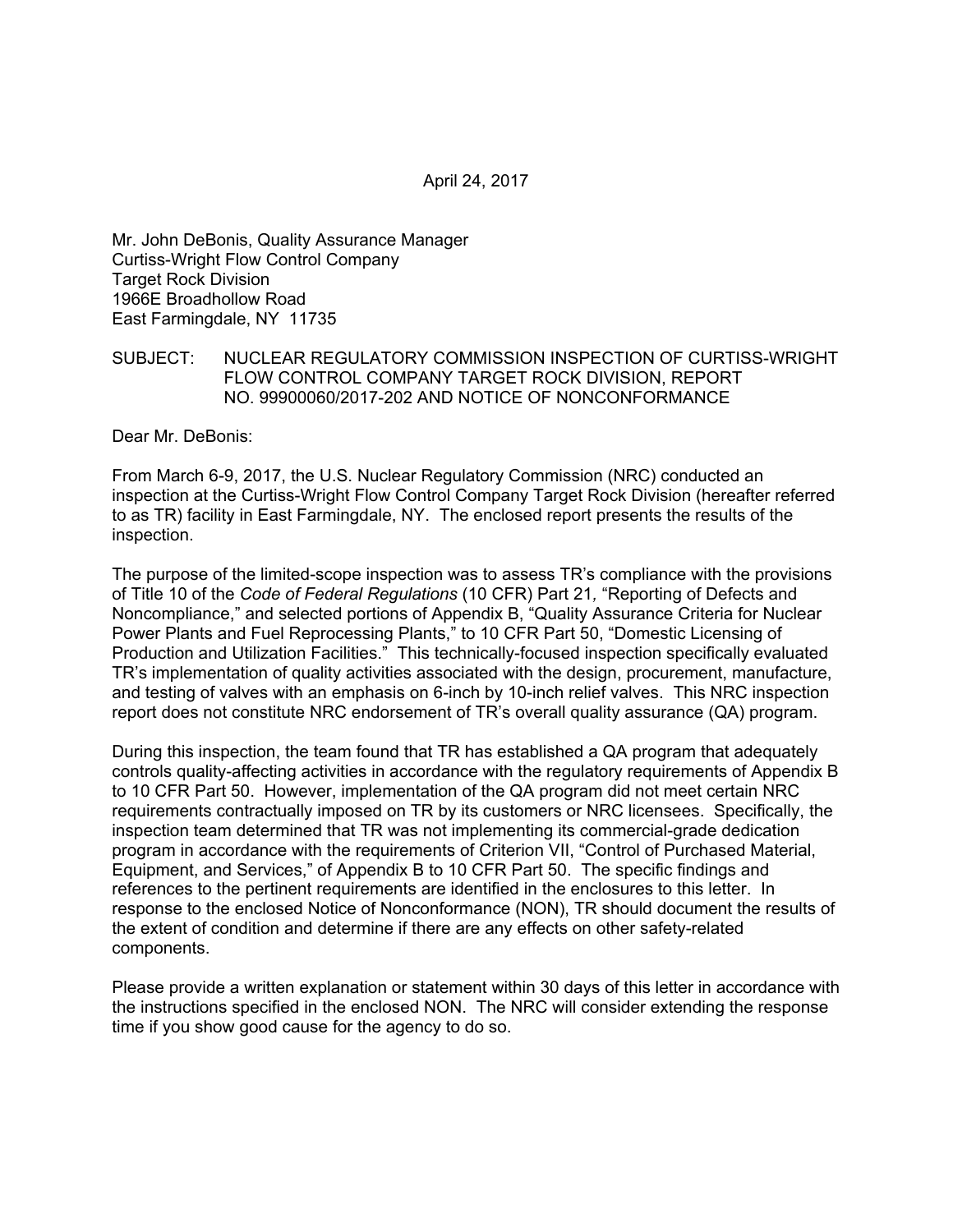In accordance with 10 CFR 2.390, "Public Inspections, Exemptions, Requests for Withholding," of the NRC's Rules of Practice, the NRC will make a copy of this letter, its enclosures, and your response available electronically for public inspection in the NRC Public Document Room or from the NRC's document system, Agencywide Document Access and Management System, accessible from the NRC Web site at http://www.nrc.gov/reading-rm/adams.html. To the extent possible, your response should not include any personal privacy, proprietary, or safeguards information so that it can be made available to the public without redaction. If personal privacy or proprietary information is necessary to provide an acceptable response, then please provide a bracketed copy of your response that identifies the information that should be protected and a redacted copy of your response that deletes such information. If you request that such material be withheld from public disclosure, you must specifically identify the portions of your response that you seek to have withheld and provide in detail the bases for your claim (e.g., explain why the disclosure of information will create an unwarranted invasion of personal privacy or provide the information required by 10 CFR 2.390(b) to support a request for withholding confidential commercial or financial information). If safeguards information is necessary to provide an acceptable response, please provide the level of protection described in 10 CFR 73.21, "Protection of Safeguards Information: Performance Requirements."

Sincerely,

## */RA/*

John P. Burke, Chief Quality Assurance Vendor Inspection Branch-2 Division of Construction Inspection and Operational Programs Office of New Reactors

Docket No.: 99900060

Enclosures:

- 1. Notice of Nonconformance
- 2. Inspection Report No. 99900060/2017-202 and Attachment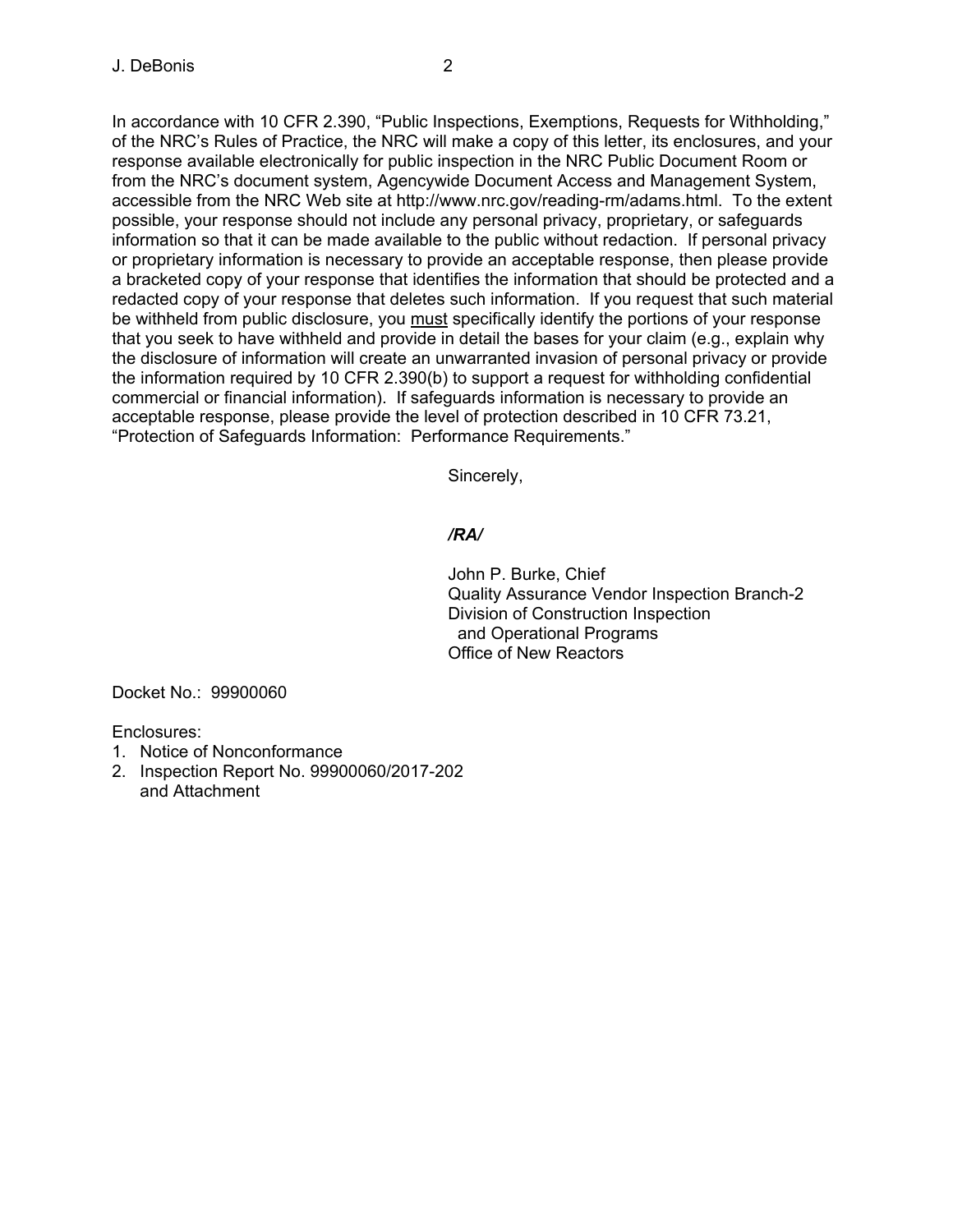### J. DeBonis 3

SUBJECT: NUCLEAR REGULATORY COMMISSION INSPECTION OF CURTISS-WRIGHT FLOW CONTROL COMPANY TARGET ROCK DIVISION, REPORT NO. 99900060/2017-202 AND NOTICE OF NONCONFORMANCE Dated: April 24, 2017

DISTRIBUTION: **ASakadales TJackson** KKavanagh NRO\_DCIP Distribution ConE\_Resource jdebonis@curtisswright.com jgyeon@kins.re.kr lhg777@korea.kr adimeo@curtisswright.com

| <b>ADAMS Accession No.: ML17104A205</b> |                          | *concurred via email | <b>NRO-002</b> |               |  |
|-----------------------------------------|--------------------------|----------------------|----------------|---------------|--|
|                                         | <b>OFFICE</b>   NRO/DCIP | NRO/DCIP             | NRO/DCIP       | NRR/DIRS      |  |
| <b>NAME</b>                             | <b>BClarke</b>           | JOrtega              | JHeath*        | CNolan*       |  |
| <b>DATE</b>                             | 04/24/17                 | 04/24/17             | 04/18/17       | 04/14/17      |  |
| <b>OFFICE</b>                           | NRO/DE                   | <b>RI/DRS</b>        | NRO/DCIP       | NRO/DCIP      |  |
| <b>NAME</b>                             | JBillerbeck*             | SPindale*            | SSmith*        | <b>JBurke</b> |  |
| <b>DATE</b>                             | 04/14/17                 | 04/20/17             | 04/24/17       | 04/24/17      |  |
| <b>OCCICIAL DECODD CODV</b>             |                          |                      |                |               |  |

**OFFICIAL RECORD COPY**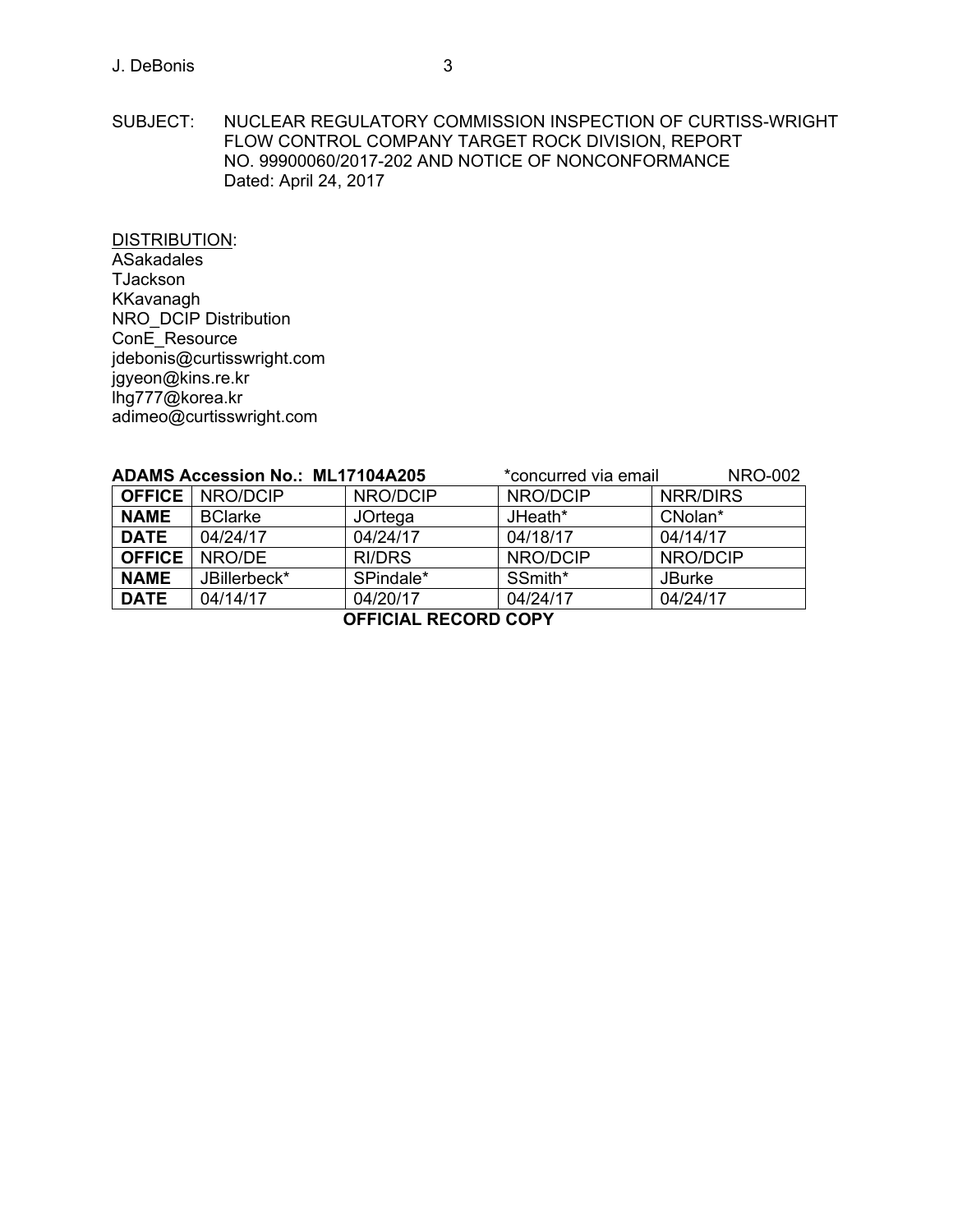## **NOTICE OF NONCONFORMANCE**

1966E Broadhollow Road East Farmingdale, NY 11735

Curtiss-Wright Flow Control Company<br>Target Rock Division **Docket No. 99900060/2017-202** Inspection Report No. 99900060/2017-202

Based on the results of a U.S. Nuclear Regulatory Commission (NRC) inspection conducted from March 6 to March 9, 2017, of activities performed at Curtiss-Wright Flow Control Company – Target Rock Division (hereafter referred to as TR), it appears that certain activities were not conducted in accordance with NRC requirements contractually imposed upon TR by its customers or NRC licensees.

A. Criterion VII, "Control of Purchased Material, Equipment, and Services," of Appendix B to Title 10 of the *Code of Federal Regulations* (10 CFR) Part 50, states, in part, that, "Measures shall be established to assure that purchased material, equipment, and services, whether purchased directly or through contractors and subcontractors, conform to the procurement documents. These measures shall include provisions, as appropriate, for source evaluation and selection, objective evidence of quality furnished by the contractor or subcontractor, inspection at the contractor or subcontractor source, and examination of products upon delivery."

Section 8.2 of Target Rock Report No. 5041, "Dedication Requirements for Commercial Grade Items," Revision V, dated February 16, 2015, states, that, "Implementation of CG [commercial-grade] surveys requires confirmation that specified critical characteristics are being controlled under the scope of the supplier's documented commercial quality system activities and that reasonable assurance is established that the commercial supplier's activity adequately control the supplied CG items." And further that, "Prior to conduct of a CGI [commercial-grade item] survey, the assigned quality engineer and when appropriate, the Assigned EP Project Engineer, shall prepare a survey check list which will include the specific (CCAV) [Critical Characteristic Attribute Verification sheet] characteristics to be verified and the method of verification. The results of the CG survey shall be documented by completing the above approved survey plan/check list which is reviewed and approved by Quality Assurance and shall include: 1) Item or items included in the scope of the survey, 2) Critical characteristics to be controlled by the supplier, 3) Supplier controls to be verified specific to the critical characteristics, 4) The methods used to survey or verify performed activities including results, 5) Conclusions attesting to the adequacy of the supplier controls, 6) Identification of selected critical characteristics which can also be verified at receipt inspection…"

Contrary to the above, as of March 9, 2017, TR failed to establish measures that included provisions, as appropriate, for source evaluation and selection, objective evidence of quality furnished by the contractor or subcontractor, inspection at the contractor or subcontractor source, or examination of products upon delivery. Specifically, TR failed to conduct commercial-grade surveys or use another verification method to verify the critical characteristics, that, when verified, provide reasonable assurance that items and services will perform their intended safety function. This issue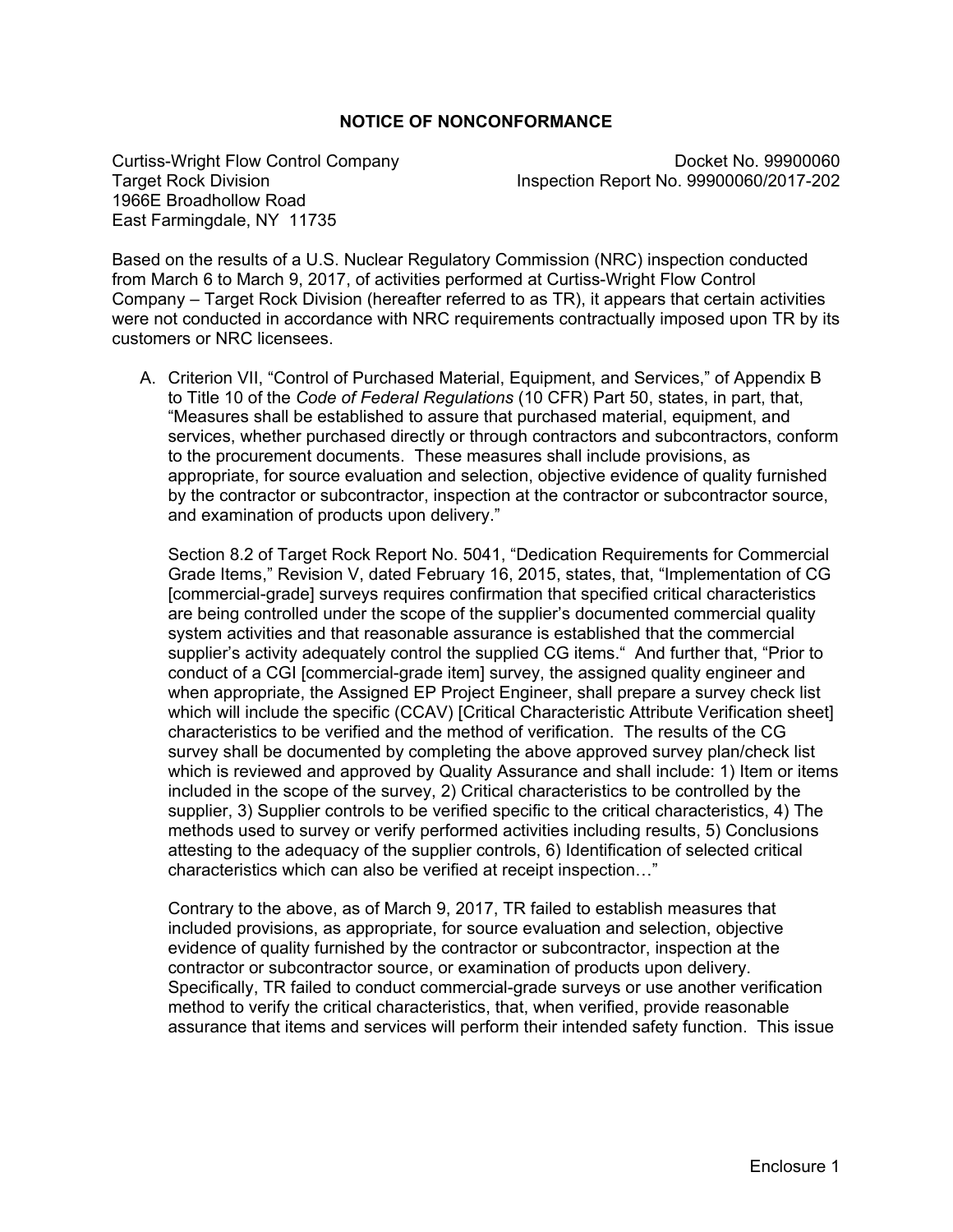was identified as inadequate dedication of items and services procured from the following commercial suppliers:

- Skovira Machine Machining services
- Bannett Heat Treating and Brazing Heat treating and brazing services
- Suhm Spring Works Purchased springs

This issue has been identified as Nonconformance 99900060/2017-202-01.

Please provide a written statement or explanation to the U.S. Nuclear Regulatory Commission, ATTN: Document Control Desk, Washington, DC 20555-0001, with a copy to the Chief, Quality Assurance Vendor Inspection Branch-2, Division of Construction Inspection and Operational Programs, Office of New Reactors, within 30 days of the date of the letter transmitting this Notice of Nonconformance. This reply should be clearly marked as a "Reply to a Notice of Nonconformance" and should include for each noncompliance: (1) the reason for the noncompliance, or if contested, the basis for disputing the noncompliance; (2) the corrective steps that have been taken and the results achieved; (3) the corrective steps that will be taken to avoid noncompliances; and (4) the date when your corrective action will be completed. Where good cause is shown, the NRC will consider extending the response time.

Because the NRC will make your response available electronically for public inspection in the NRC Public Document Room or from the NRC's document system, Agencywide Documents Access and Management System, which is accessible from the NRC Web site at http://www.nrc.gov/reading-rm/adams.html, to the extent possible, it should not include any personal privacy, proprietary, or safeguards information so that it can be made available to the public without redaction. If personal privacy or proprietary information is necessary to provide an acceptable response, then please provide a bracketed copy of your response that identifies the information that should be protected and a redacted copy of your response that deletes such information. If you request withholding of such material, you must specifically identify the portions of your response that you seek to have withheld and provide in detail the bases for your claim of withholding (e.g., explain why the disclosure of information will create an unwarranted invasion of personal privacy or provide the information required by 10 CFR 2.390(b) to support a request for withholding confidential commercial or financial information). If safeguards information is necessary to provide an acceptable response, please provide the level of protection described in 10 CFR 73.21, "Protection of Safeguards Information: Performance Requirements."

Dated this the 24<sup>th</sup> day of April 2017.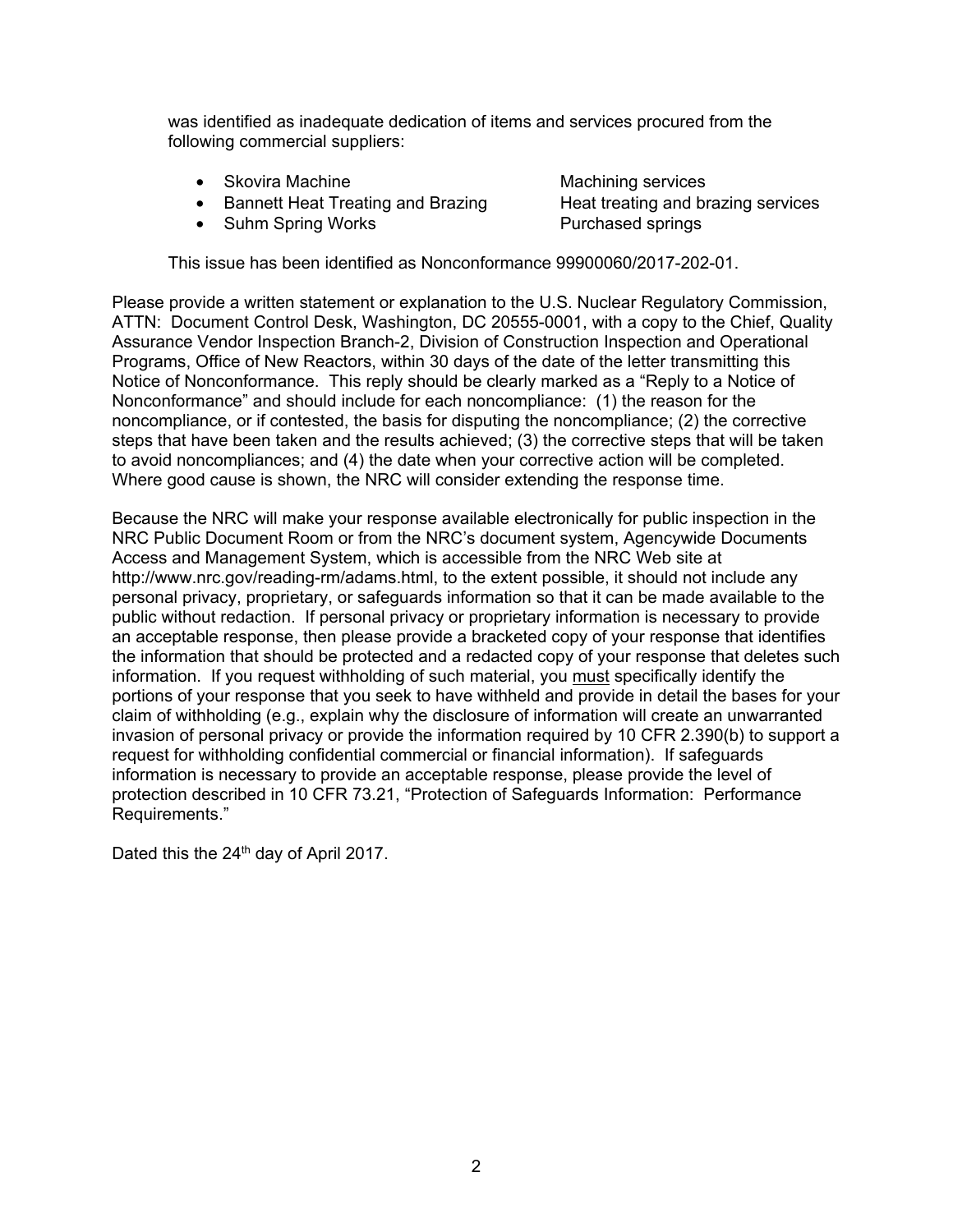### **U.S. NUCLEAR REGULATORY COMMISSION OFFICE OF NEW REACTORS DIVISION OF CONSTRUCTION INSPECTION AND OPERATIONAL PROGRAMS VENDOR INSPECTION REPORT**

| Docket No.:              | 99900060                                                                                                                                                                                                                                                                                                                                                            |                                                                                                                        |  |  |
|--------------------------|---------------------------------------------------------------------------------------------------------------------------------------------------------------------------------------------------------------------------------------------------------------------------------------------------------------------------------------------------------------------|------------------------------------------------------------------------------------------------------------------------|--|--|
| Report No.:              | 99900060/2017-202                                                                                                                                                                                                                                                                                                                                                   |                                                                                                                        |  |  |
| Vendor:                  | <b>Curtiss-Wright Flow Control Company</b><br><b>Target Rock Division</b><br>1966E Broadhollow Road<br>East Farmingdale, NY 11735-1768                                                                                                                                                                                                                              |                                                                                                                        |  |  |
| Vendor Contact:          | Mr. John DeBonis, Quality Assurance Manager<br>Phone: 631-396-4429<br>jdebonis@curtisswright.com                                                                                                                                                                                                                                                                    |                                                                                                                        |  |  |
| Background:              | Target Rock, a business unit of Curtiss-Wright Flow Control<br>Company, is an American Society of Mechanical Engineers<br>certificate holder with its scope of supply including, but not limited<br>to, commercial grade dedication, design, fabrication, assembly,<br>and testing of valves for safety-related applications for the<br>commercial operating fleet. |                                                                                                                        |  |  |
| <b>Inspection Dates:</b> | March 6-9, 2017                                                                                                                                                                                                                                                                                                                                                     |                                                                                                                        |  |  |
| Inspection Team Leader:  | <b>Brent Clarke</b>                                                                                                                                                                                                                                                                                                                                                 | NRO/DCIP/QVIB-2                                                                                                        |  |  |
| Inspectors:              | Jonathan Ortega<br>Jermaine Heath<br>Catherine Nolan<br>John Billerbeck<br>Stephen Pindale<br>Joung Gun Yeon<br>Hoo Jin Lee                                                                                                                                                                                                                                         | NRO/DCIP/QVIB-2<br>NRO/DCIP/QVIB-3<br>NRR/DIRS/IOEB<br>NRR/DE/EPNB<br>RI/DRS/EB1<br>KINS (Observer)<br>NSSC (Observer) |  |  |
| Approved by:             | John P. Burke, Chief<br>Quality Assurance Vendor Inspection Branch-2<br>Division of Construction Inspection<br>and Operational Programs<br><b>Office of New Reactors</b>                                                                                                                                                                                            |                                                                                                                        |  |  |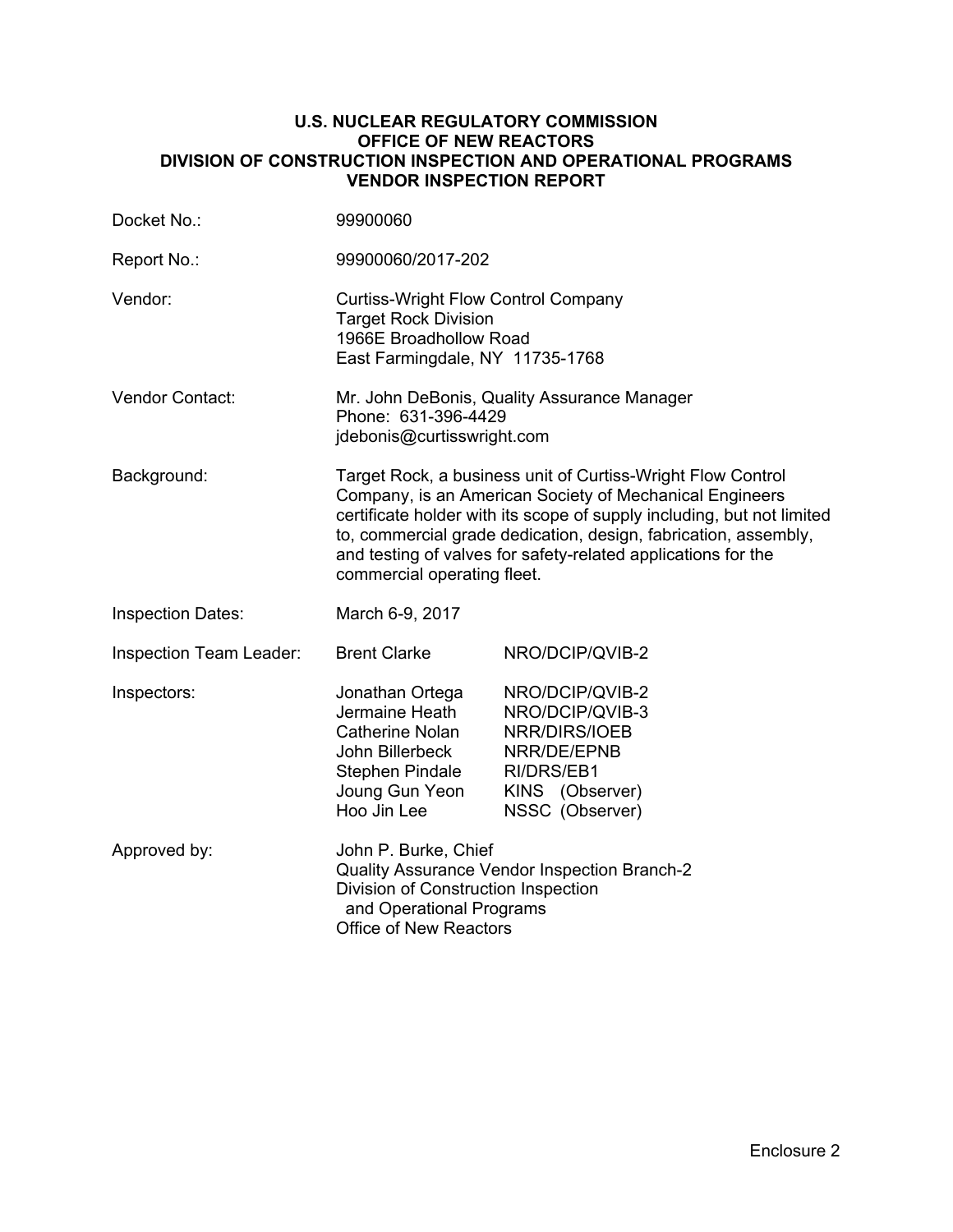## **EXECUTIVE SUMMARY**

## Target Rock 99900060/2017-202

The U.S. Nuclear Regulatory Commission (NRC) staff conducted a vendor inspection at the Curtiss-Wright Flow Control Company – Target Rock Division (hereafter referred to as TR) facility to verify that it had implemented an adequate quality assurance (QA) program that complies with the requirements of Appendix B, "Quality Assurance Criteria for Nuclear Power Plants and Fuel Reprocessing Plants," to Title 10 of the *Code of Federal Regulations* (10 CFR) Part 50, "Domestic Licensing of Production and Utilization Facilities." In addition, the NRC inspection team verified that TR implemented a program under 10 CFR Part 21, "Reporting of Defects and Noncompliance," that met NRC's regulatory requirements. The NRC inspection team conducted the inspection from March 6-9, 2017.

This technically-focused inspection specifically evaluated TR's implementation of quality activities associated with the design, procurement, manufacture, and testing of valves with an emphasis on 6-inch by 10-inch relief valves.

Some of the specific activities observed by the NRC inspection team included:

- Receipt inspection of rod disks for solenoid valves
- Receipt inspection supporting commercial-grade dedication (CGD) of pan head screws for various valves
- Setpoint testing of a relief valve
- Hydrotesting of a valve body for a 1-inch solenoid-operated valve
- Hydrotesting of a bonnet for a 2-inch solenoid-operated valve
- Hydrotesting of a main disk for a universal 1-inch valve
- Final inspection of a relief valve
- Assembly of a solenoid-operated valve
- Calibration of a micrometer
- Control, inventory, and issuance of Measuring and Test Equipment (M&TE)
- Main disc hardsurface welding of a 2-inch by 3-inch power-operated relief valve (PORV)
- Body-to-bonnet seal welding of a 1-inch solenoid-operated valve
- Liquid Penetrant Inspection (LPI) of the body-to-bonnet seal weld of the same 1-inch solenoid-operated valve

These regulations served as the bases for the NRC inspection:

- Appendix B to 10 CFR Part 50
- 10 CFR Part 21

During the course of this inspection, the NRC inspection team implemented Inspection Procedure (IP) 43002, "Routine Inspections of Nuclear Vendors," dated January 27, 2017, IP 43004, "Inspection of Commercial-Grade Dedication Programs," dated January 27, 2017, and IP 36100, "Inspection of 10 CFR Part 21 and Programs for Reporting Defects and Noncompliance," dated February 13, 2012.

The last NRC inspection of TR occurred in April 2012.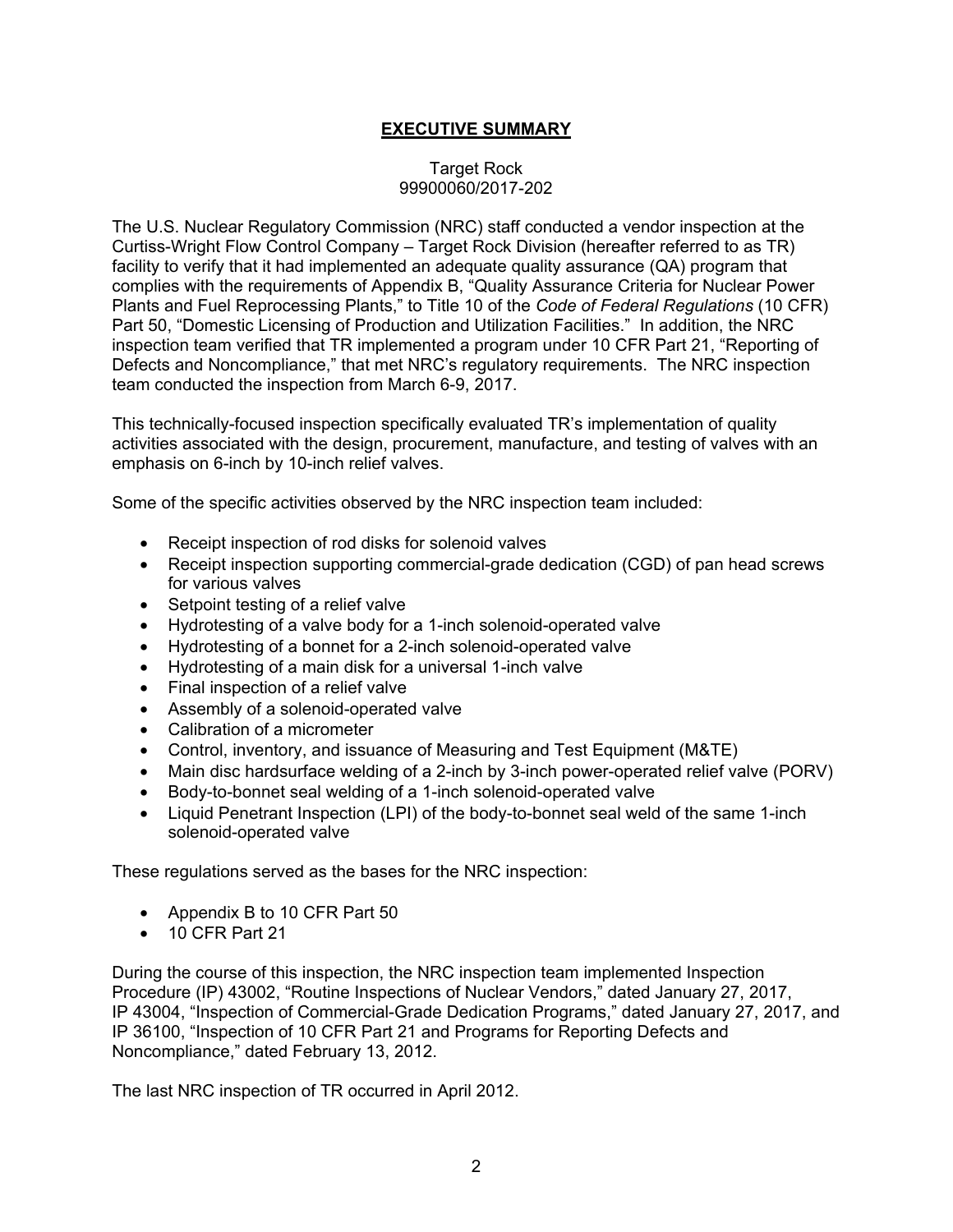With the exception of one nonconformance described below, the NRC inspection team concluded that TR's QA policies and procedures comply with the applicable requirements of Appendix B to 10 CFR Part 50 and 10 CFR Part 21, and that TR's personnel are implementing these policies and procedures effectively. The results of this inspection are summarized below.

### Commercial-Grade Dedication

Contrary to the above, as of March 9, 2017, TR failed to establish measures that included provisions, as appropriate, for source evaluation and selection, objective evidence of quality furnished by the contractor or subcontractor, inspection at the contractor or subcontractor source, or examination of products upon delivery. Specifically, TR failed to conduct commercial-grade surveys or use another verification method to verify the critical characteristics, that, when verified, provide reasonable assurance that items and services will perform their intended safety function. This issue was identified as inadequate dedication of items and services procured from the following commercial suppliers:

- Skovira Machine Machining services
- Bannett Heat Treating and Brazing Heat treating and brazing services
- Suhm Spring Works Purchased springs

## Other Inspection Areas

The NRC inspection team determined that TR is implementing its programs for design control, test control, supplier oversight, control of M&TE, nonconforming material, parts and components, corrective action, internal audits, and manufacturing and special processes in accordance with the applicable regulatory requirements of Appendix B to 10 CFR Part 50. Additionally, the NRC inspection team determined that TR is implementing its programs for reporting defects and noncompliance in accordance with the requirements of 10 CFR Part 21. Based on the limited sample of documents reviewed and activities observed, the NRC inspection team also determined that TR is implementing its policies and procedures associated with these programs.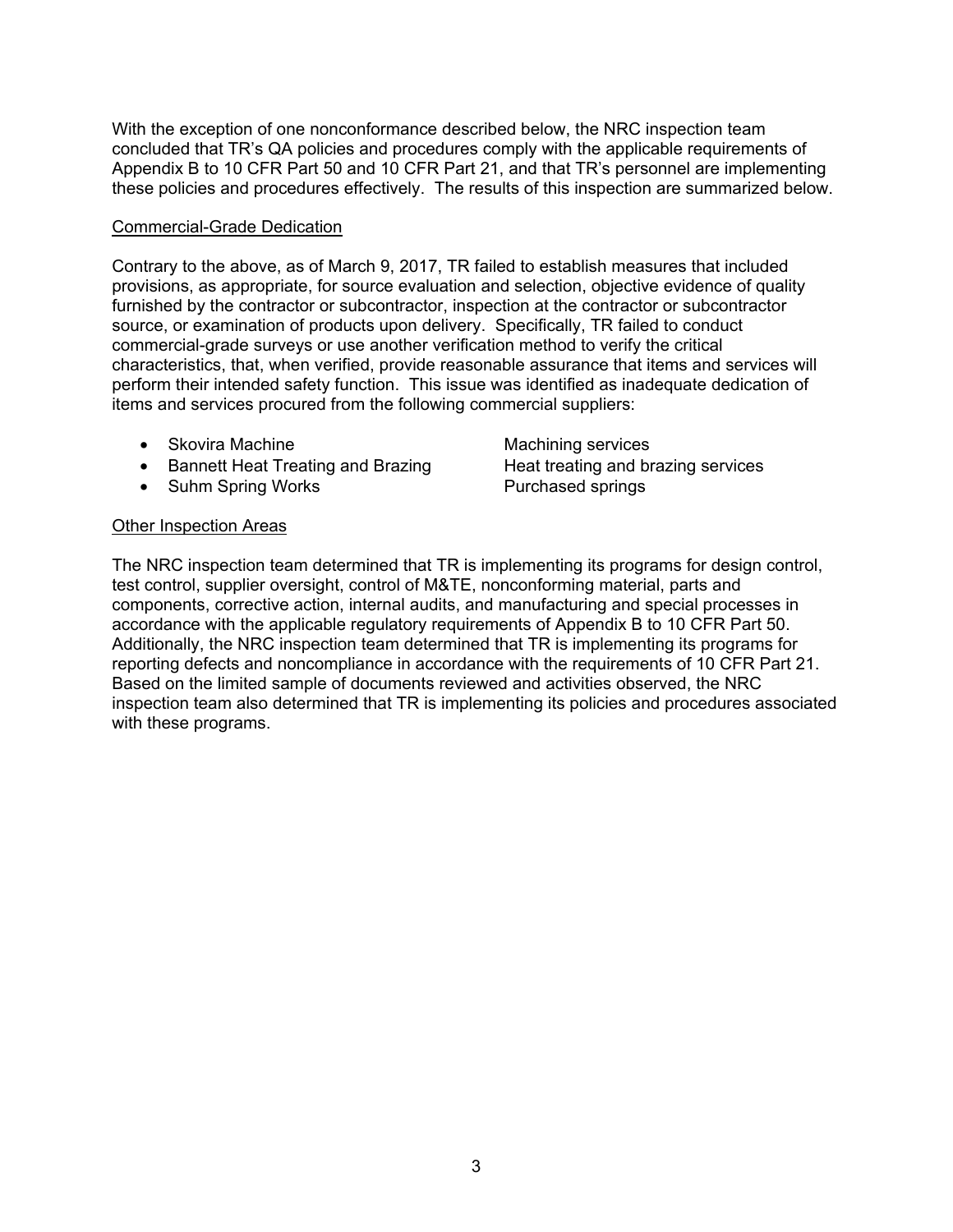## **REPORT DETAILS**

## **1. 10 CFR Part 21 Program**

#### a. Inspection Scope

The NRC inspection team reviewed TR policies and implementing procedures that govern the 10 CFR Part 21, "Reporting of Defects and Noncompliance," program to verify compliance with the regulatory requirements. In addition, the NRC inspection team evaluated the 10 CFR Part 21 postings and a sample of TR purchase orders (PO) for compliance with the requirements of 10 CFR 21.21, "Notification of Failure to Comply or Existence of a Defect and its Evaluation," and 10 CFR Part 21.31, "Procurement Documents." The NRC inspection team also verified that TR's nonconformance and corrective action procedures provide a link to the 10 CFR Part 21 program.

The NRC inspection team also discussed the 10 CFR Part 21 program with TR management and technical staff. The attachment to this inspection report lists the documents reviewed by the NRC inspection team.

#### b. Observations and Findings

While inspecting all aspects of TR's 10 CFR Part 21 program, the NRC inspection team specifically concentrated on notifications involved with test-induced failures of 3-stage safety relief valves identified in Licensee Event Reports (LERs) from Brunswick Steam Electric Plant (Units 1 and 2) and Edwin I. Hatch Nuclear Plant. The NRC inspection team verified that TR provided interim and final reports (with periodic updates) that effectively informed NRC and the licensees of the identified defect and plans for correction that met regulatory requirements. The attachment to this inspection report lists all documents reviewed by the NRC inspection team including the LERs and 10 CFR Part 21 notifications. No findings of significance were identified.

#### c. Conclusion

The NRC inspection team concluded that TR is implementing its 10 CFR Part 21 program in accordance with the regulatory requirements of 10 CFR Part 21. Based on the limited sample of documents reviewed, the NRC inspection team also determined that TR is implementing its policies and procedures associated with the 10 CFR Part 21 program.

#### **2. Commercial-Grade Dedication**

#### a. Inspection Scope

The NRC inspection team reviewed TR's implementation for commercial-grade items and commercial-grade calibration dedication activities for use in safety-related applications to verify compliance with applicable regulatory requirements of Criterion III, "Design Control" and Criterion VII, "Control of Purchased Material, Equipment, and Services," of Appendix B to 10 CFR Part 50.

This assessment included a review of the policies and procedures governing the implementation of commercial-grade dedication (CGD) activities, interviews with TR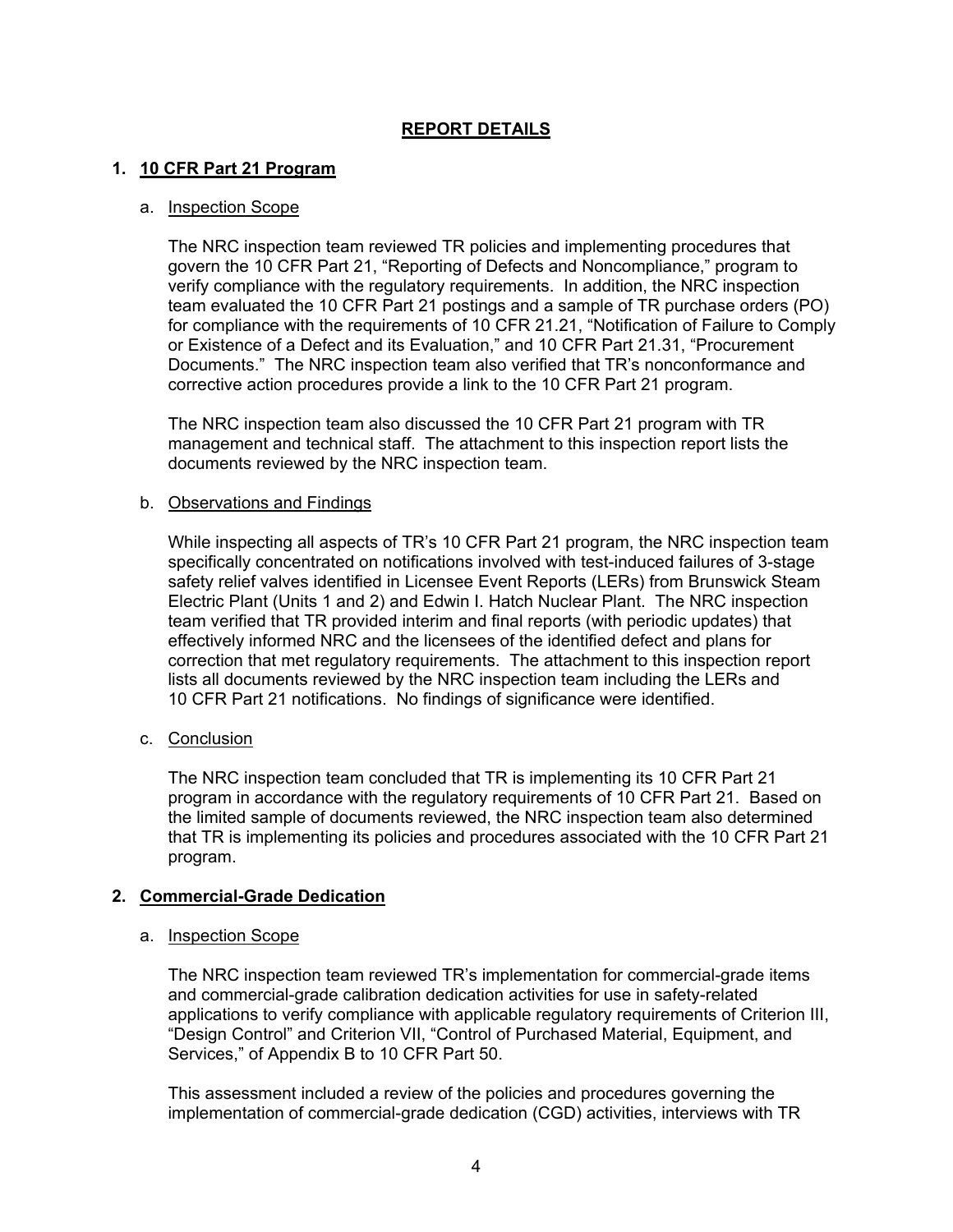personnel, observation of dedication activities, and review of related documentation. Specifically, the NRC inspection team reviewed dedication packages to assess the different elements of the CGD program, including purchase orders, the technical evaluation process, receipt inspection reports, certificates of compliance, quality control source inspection reports, design drawings, and supplied part technical information. The NRC inspection team evaluated the criteria for the identification of item functions, credible failure mechanisms/modes, selection of critical characteristics and acceptance criteria, and the identification of verification methods to verify effective implementation of the TR dedication process.

For a sample of suppliers, the NRC inspection team verified that the technical evaluations in the commercial-grade dedication plans appropriately identified the critical characteristics and technical attributes necessary to provide reasonable assurance that the items and services being dedicated would perform their intended safety function. The NRC inspection team also evaluated the basis for the selection of the sampling plan, and the selection and implementation of verification methods.

Additionally, the NRC inspection team reviewed implementation of the corrective actions from the previous NRC inspection. NON 99900060/2012-201-01, 02, and 03 were findings related to TR's CGD program.

The NRC inspection team also discussed the CGD program with TR management and technical staff. The attachment to this inspection report lists the documents reviewed by the NRC inspection team.

#### b. Observations and Findings

The NRC inspection team reviewed TR Report No. 5041, "Dedication Requirements for Commercial Grade Items," which provides the process for dedicating commercial-grade items and services for use in safety-related applications, including the development of critical characteristics (CCs), and identification of dedication methods and acceptance criteria. TR primarily uses Method 1, "Special Tests and Inspections," and Method 2, "Commercial-Grade Survey," to perform CGD. These methods are included in NRC endorsed industry guidance (Electric Power Research Institute EPRI NP-5652). The NRC inspection team requested a sample of CGD surveys performed by TR and the Approved Vendor List (AVL) for safety-related and commercial suppliers. The NRC inspection team reviewed the CGD surveys for Skovira Machine, Bannett Heat Treating and Brazing, and Suhm Spring Works. A commercial-grade survey provides the purchaser, in this case TR, with a method to take credit for the documented programmatic controls that the supplier applies to a CC for a given item or service. Guidance in EPRI NP-5652 states that the purchaser must confirm, as part of the CGD survey, that the selected commercial-grade item CCs are controlled under a documented quality program for the scope of the activity. The NRC inspection team found several instances in which TR performed limited-scope audits of the supplier's QA program rather than a CGD survey specific to the CCs of the item or service being dedicated.

During review of the TR CGD program, the NRC inspection team noted that CCs are documented in the Critical Characteristic Attribute Verification (CCAV) sheet as prepared by Engineering personnel. Most of the CCAVs reviewed by the NRC inspection team provided a list of CCs, but these CCs were not tied to the item or service safety function.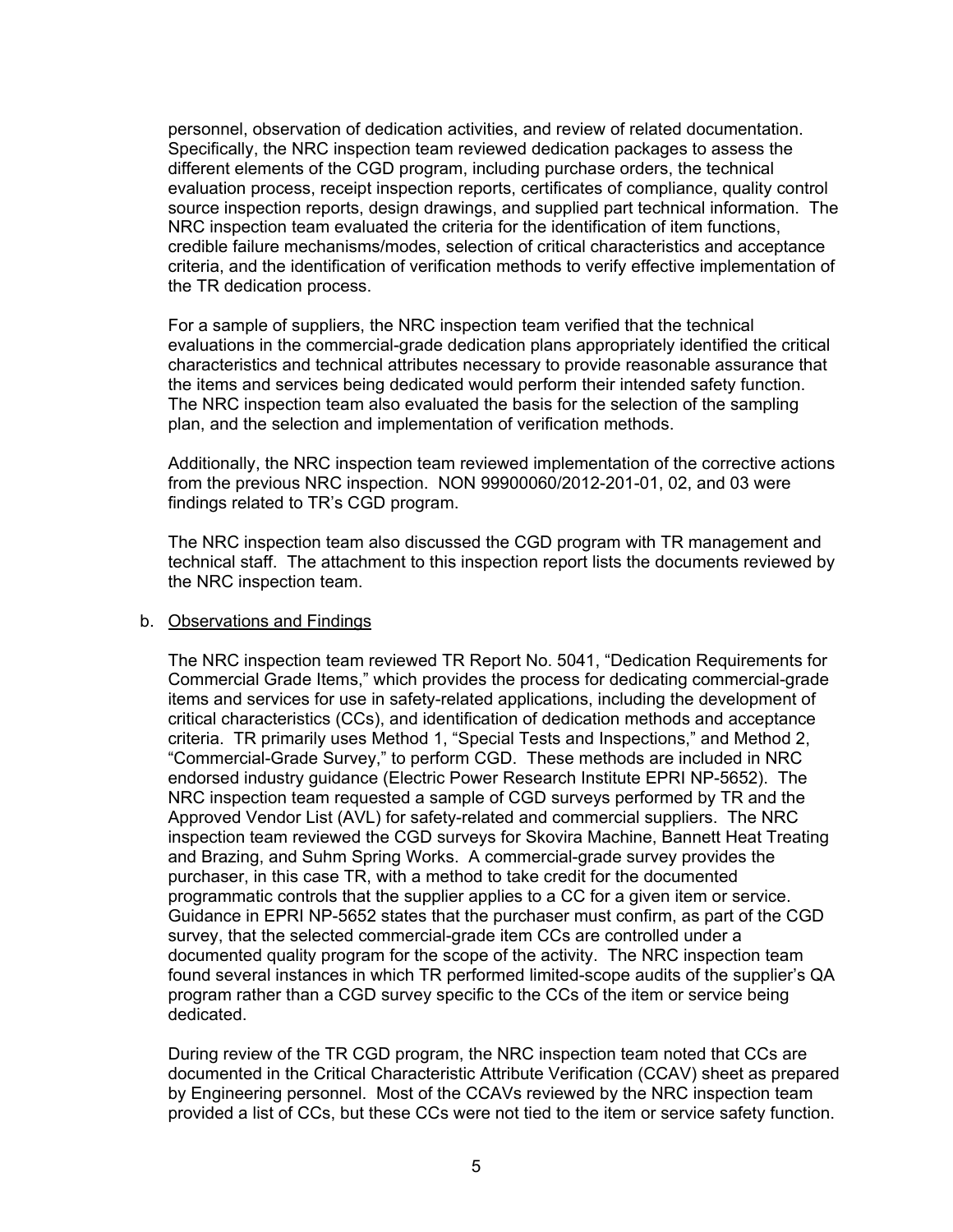Instead most of the CCs in the CCAVs made reference to a procurement specification. Procurement specifications are instructions typically used by TR inspectors to perform test and verification of items or processes. During the review of several procurement specification documents, the NRC inspection noted that the CCs were not listed or easily identified for that particular item or process, instead the procurement specification described the necessary technical requirements and method to perform tests and/or inspections. This practice is contrary to the requirements listed in TR Report No. 5041, which was developed following the guidance in EPRI NP-5652. After discussing this issue with TR Engineering and QA staff, it was explained to the NRC inspection team that there was a misunderstanding on the CCs that Engineering provided to QA. Engineering staff explained that the CCs provided to QA staff were more of a quality control requirement than a list of CCs for a specific item or service. For the CGD surveys reviewed, the NRC inspection team was not able to find objective evidence to conclude that CGD surveys used by TR to take credit for the documented programmatic controls that the supplier applied to a critical characteristics, when verified would provide reasonable assurance that the item or service will perform its intended safety function. The NRC inspection team identified this issue as NON 99900060/2017-202-01 for the failure to assure that purchased material and services conformed to the procurement documents through source evaluation and selection, objective evidence of quality furnished by the contractor or subcontractor, inspection at the contractor or subcontractor source, or examination of products upon delivery for the items or services provided by Skovira Machine, Bannett Heat Treating and Brazing, and Suhm Spring Works.

During discussions with TR, it was explained to the NRC inspection team that due to other issues previously identified by them, they initiated a corrective action to review all CCAVs to ensure that the correct CCs, as defined by 10 CFR Part 21, were properly identified. As a result of the NON identified above, TR generated CAR 17-035 to address the issue with CGD surveys and ensure that the CCs as documented in the revised CCAVs are listed in the revised checklist that will be used to conduct CGD surveys.

#### c. Conclusions

The NRC inspection team issued Nonconformance 99900060/2017-202-01 in association with TR's failure to implement the regulatory requirements of Criterion VII, "Control of Purchased Material, Equipment, and Services," of Appendix B to 10 CFR Part 50. Nonconformance 99900060/2017-202-01 cites TR for failing to assure that purchased material and services conformed to the procurement documents through source evaluation and selection, objective evidence of quality furnished by the contractor or subcontractor, inspection at the contractor or subcontractor source, or examination of products upon delivery for the items or services provided by Skovira Machine, Bannett Heat Treating and Brazing, and Suhm Spring Works.

## **3. Design Control**

#### a. Inspection Scope

The NRC inspection team reviewed the design control program, related procedures, and a sample of design documents related to redesign of the TR Model 0867F (6-inch by 10-inch) Main Steam Safety Relief Valve and interviewed related engineering personnel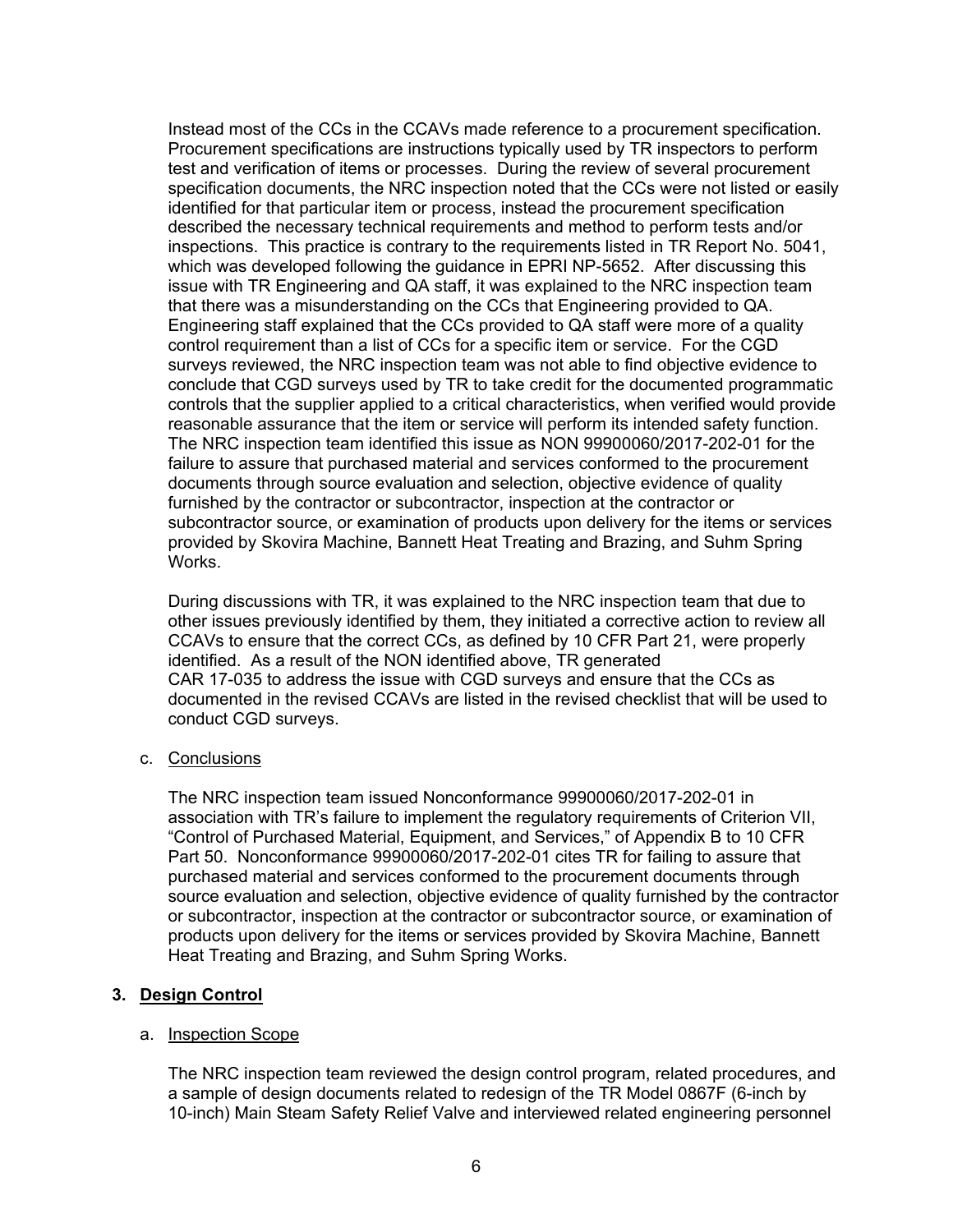to determine if TR design controls conform with the regulatory requirements of Criterion III, "Design Control," of Appendix B to 10 CFR Part 50.

The NRC inspection team evaluated QMP-1004, "Design Control," which establishes the system to control and verify the design of products in order to ensure that the specified requirements are met; provides for the documented verification that the requirements of the specification have been incorporated into design, reports, drawings, procedures and instructions; and controls the release of engineering requirements and documents. The inspection team confirmed that the procedure clearly identifies and controls the design attributes associated with the TR Model 0867F Main Steam Safety Relief Valve redesign.

The NRC inspection team reviewed multiple design documents associated with the Model 0867F valves to confirm that regulatory requirements and design bases were correctly translated into specifications, drawings, procedures, and instructions including the specification of appropriate quality standards and measures for the selection and review for suitability of materials, parts, equipment, and processes that are essential to the safety-related functions of the components.

The NRC inspection team also interviewed TR design and management personnel associated with the redesign of the Model 0867F valve in order to understand the operational history of the valve including design and testing constraints and to gather information on legacy designs such as the earlier two-stage Model 7567F.

The design control activities and documents reviewed for the TR Model 0867F Series Main Steam Safety Relief Valve are considered representative of other components in the TR product lines.

The NRC inspection team also discussed the design control program with TR management and technical staff. The attachment to this inspection report lists the documents reviewed by the NRC inspection team.

#### b. Observations and Findings

No findings of significance were identified.

#### c. Conclusions

The NRC inspection team determined that TR has established a program that adequately controls design in accordance with the regulatory requirements of Criterion III of Appendix B to 10 CFR Part 50. Based on the limited sample of design activities observed and documents reviewed, the NRC inspection team determined that TR is effectively implementing these control processes in support of safety-related valve manufacturing. No findings of significance were identified.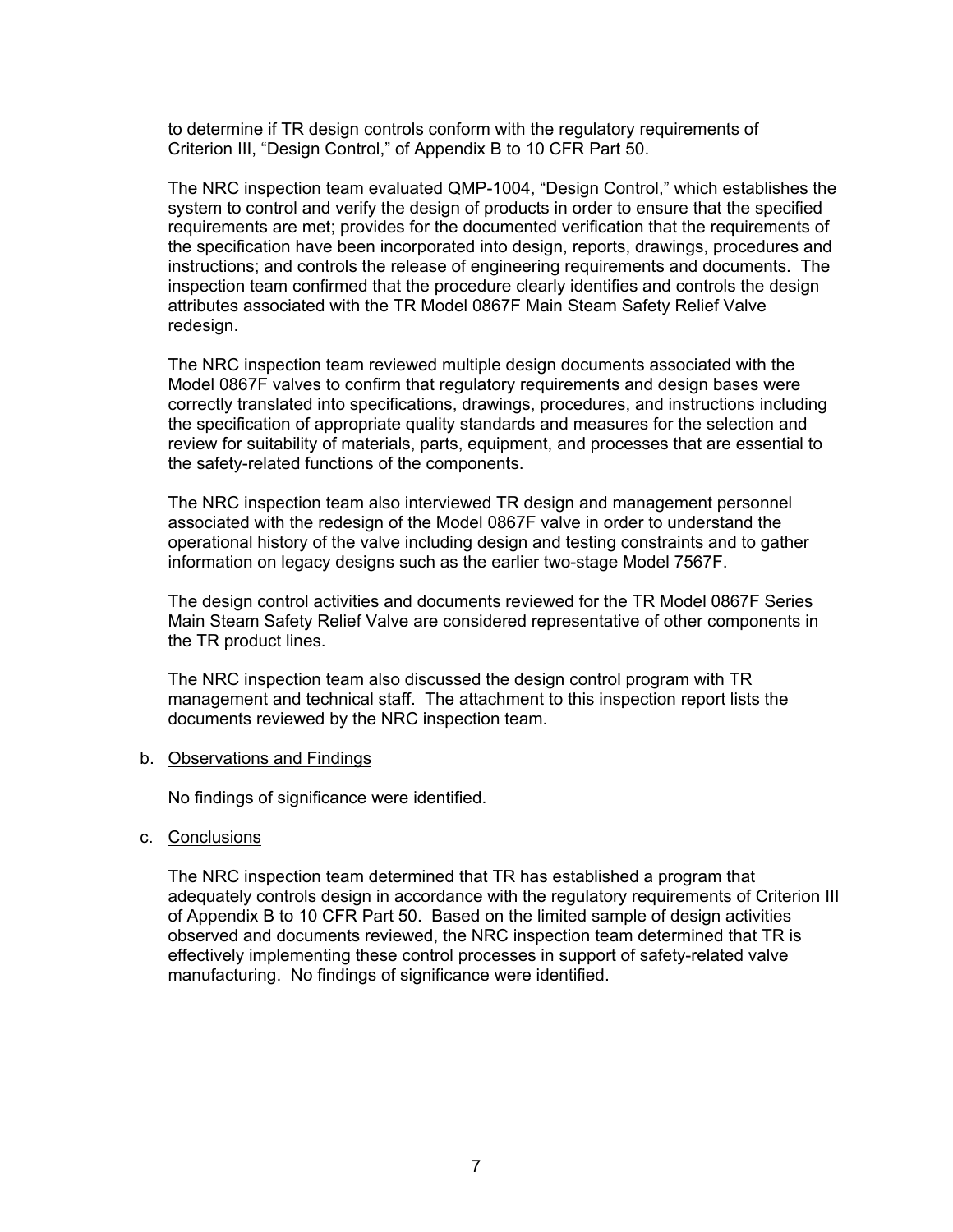## **4. Oversight of Contracted Activities**

#### a. Inspection Scope

The NRC inspection team reviewed TR's policies and implementing procedures that govern the implementation of its oversight of contracted activities program to verify compliance with the requirements of Criterion VII, "Control of Purchased Material, Equipment, and Services" of Appendix B to 10 CFR Part 50.

The NRC inspection team reviewed TR's approved vendor list (AVL) to ensure that qualified and approved suppliers were listed; that authorized personnel maintained, distributed, and periodically updated the list; and that any revisions to the list were implemented following the applicable procedures. The NRC inspection team verified that the AVL documented (1) the vendor name, (2) the scope of work, (3) the approval date, and (4) the due date. The NRC inspection team also confirmed that the suppliers performing work for TR were appropriately listed on the AVL and that the scope of supply was documented and consistent for the activities contracted. In addition, the NRC inspection team reviewed a sample of external audits to evaluate compliance with TR program and technical requirements. The NRC inspection team confirmed that the audit reports contained objective evidence of the review of the relevant QA criteria of Appendix B to 10 CFR Part 50 and were performed by qualified lead auditors and auditors.

The NRC inspection team also reviewed a sample of training and qualification records of TR lead auditors and auditors and confirmed that auditing personnel had completed all the required training and had maintained qualification and certification in accordance with TR policies and procedures.

The NRC inspection team also discussed the oversight of contracted activities program with TR management and technical staff. The attachment to this inspection report lists the documents reviewed by the NRC inspection team.

#### b. Observations and Findings

No findings of significance were identified.

#### c. Conclusions

The NRC inspection team concluded that TR is implementing its oversight of contracted activities in accordance with the regulatory requirements of Criterion VII of Appendix B to 10 CFR Part 50. Based on the limited sample of documents reviewed, the NRC inspection team also determined that TR is implementing its policies and procedures associated with the oversight of contracted activities. No findings of significance were identified.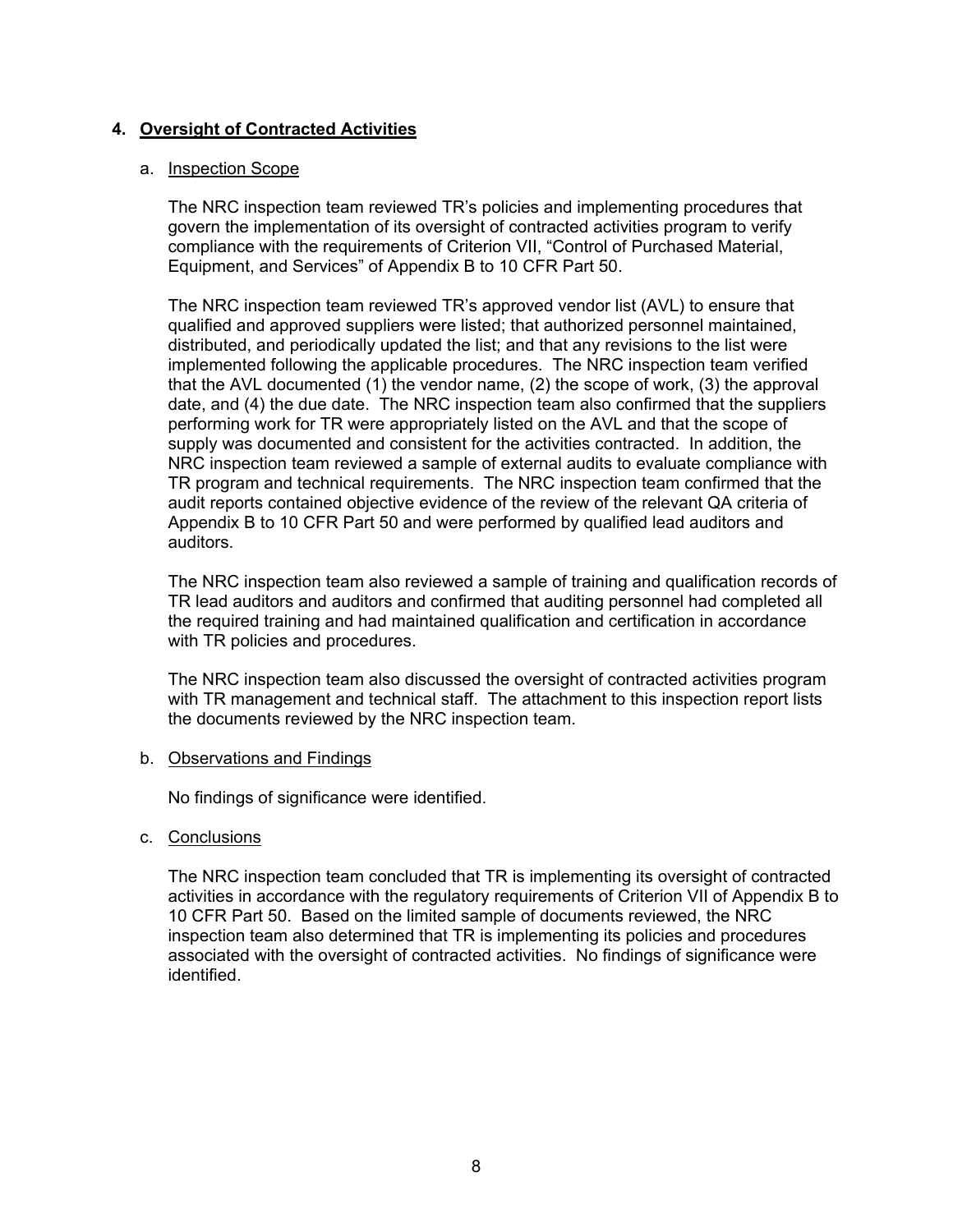## **5. Special Processes**

#### a. Inspection Scope

The NRC inspection team reviewed TR policies and implementing procedures that govern the implementation of its oversight of contracted activities program to verify compliance with the requirements Criterion IX, "Control of Special Processes," of Appendix B to 10 CFR Part 50. The NRC inspection team reviewed special process control procedures, welding and nondestructive examination (NDE) records; and observed a sample of in-process welding and liquid penetrant inspection (LPI) activities to determine if TR special process controls complied with the regulatory requirements of Criterion IX, "Control of Special Processes," of Appendix B to 10 CFR Part 50.

In addition, the NRC inspection team verified, by review of a sample of qualification and certification documentation for personnel performing welding and LPI activities, that the personnel met the applicable qualification and certification requirements.

The attachment to this inspection report lists the documents reviewed by the NRC inspection team.

#### b. Observations and Findings

The NRC inspection team verified that the special processes were properly controlled in accordance with TR requirements by interviewing welding and NDE personnel, observing in-process welding of a 1 inch solenoid-operated valve body-to-bonnet joint and hardsurfacing of a 3 inch x 3 inch power-operated relief valve main disc; and by observing the associated in-process LPI of the 1-inch solenoid valve body-to-bonnet weld. The NRC inspection team verified that welders were using the appropriate welding procedures, were cognizant of the prerequisite setup requirements, and had established setup conditions (amperage, voltage, deposition rate, pre-heat conditions) consistent with requirements. The NRC inspection team verified that measurement equipment, such as contact pyrometers, were within current calibration schedule and capable of measuring within the required temperature range.

No findings of significance were identified.

#### c. Conclusions

The NRC inspection team determined that TR has established a program that adequately controls special processes in accordance with the regulatory requirements of Criterion IX of Appendix B to 10 CFR Part 50. Based on the limited sample of records reviewed and on the observation of in-process special processes, the NRC inspection team determined that TR is effectively implementing these control processes in support of safety-related valve manufacturing. No findings of significance were identified.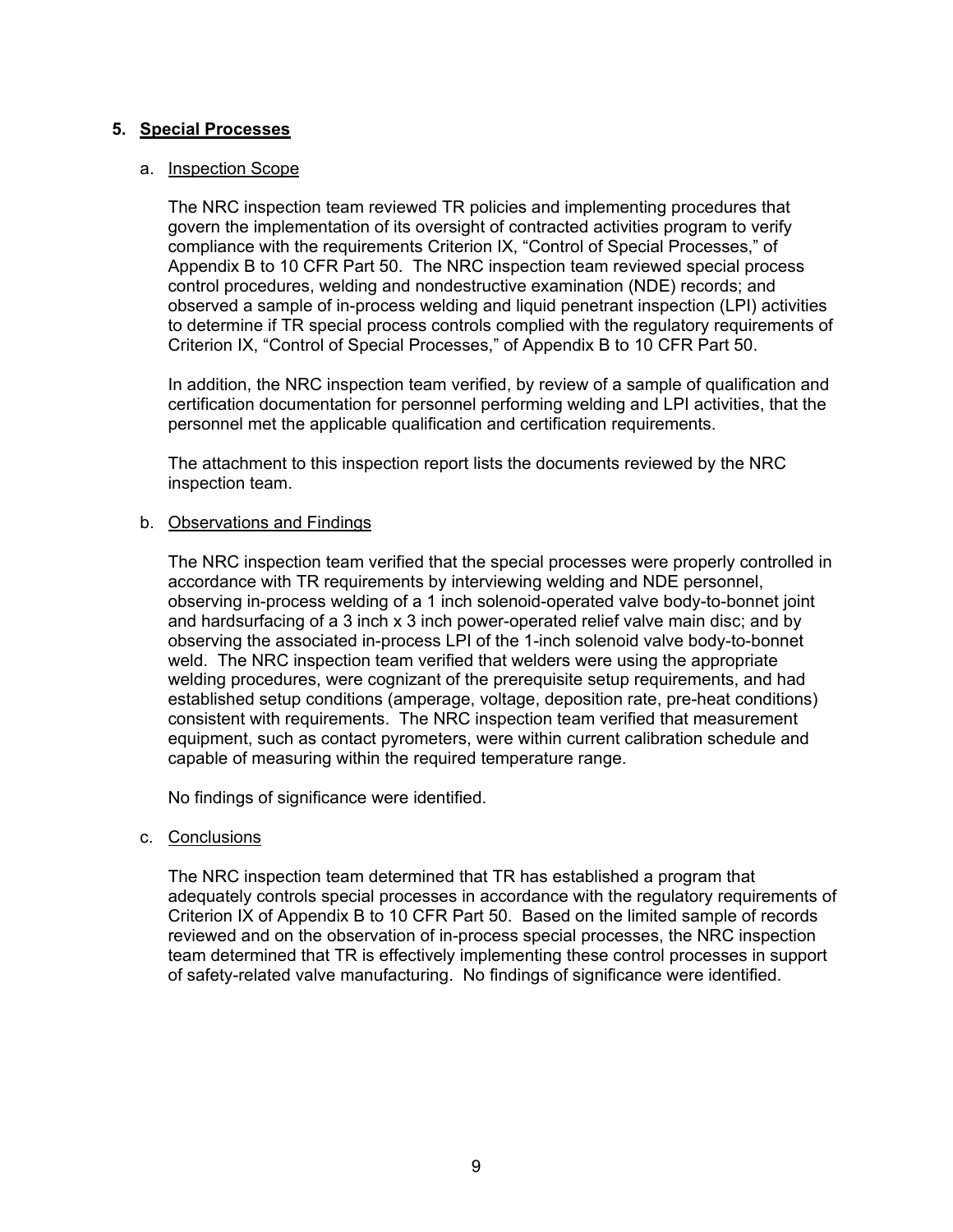## **6. Identification and Control of Materials, Parts, and Components**

#### a. Inspection Scope

The NRC inspection team reviewed TR policies and implementing procedures that govern the implementation of its identification and control of materials, parts, and components program to verify compliance with Criterion VIII, "Identification and Control of Materials, Parts and Components," of Appendix B to 10 CFR Part 50. The NRC inspection team discussed the program with TR personnel, reviewed documents and verified the identification and control of selected materials, parts and components to determine if the program adequately implemented the 10 CFR Part 50, Appendix B requirements.

The attachment to this inspection report lists the documents reviewed by the NRC inspection team.

#### b. Observations and Findings

The NRC inspection team verified that identification controls were properly implemented by reviewing selected documents, such as drawings, assembly specifications, and special process procedures and work orders. The NRC inspection team reviewed these documents to confirm that specific materials, parts, and components were properly identified and referenced, and were traceable. In addition, the NRC inspection team selected specific parts from storage locations and confirmed that the parts were appropriately labelled.

No findings of significance were identified.

#### c. Conclusions

The NRC inspection team determined that TR has established a program that adequately controls identification activities in accordance with the regulatory requirements of Criterion VIII," Identification and Control of Materials, Parts and Components," of Appendix B to 10 CFR Part 50. Based on the limited sample of inspection activities observed and documents reviewed, the NRC inspection team determined that TR is effectively implementing its inspection programs in support of safety-related valve manufacturing. No findings of significance were identified.

## **7. Test Control**

#### a. Inspection Scope

The NRC inspection team reviewed TR policies and implementing procedures that govern the implementation of its test control program to verify compliance with the regulatory requirements of Criterion XI, "Test Control," of Appendix B to 10 CFR Part 50. The NRC inspection team reviewed test procedures, a sample of test records, and observed in-process test activities with an emphasis on the 1-inch solenoid valve,

The NRC inspection team observed and interviewed TR test personnel during static and functional testing for a safety-related solenoid valve and a relief valve, and compared the observed testing activities to the related test procedures. The testing of these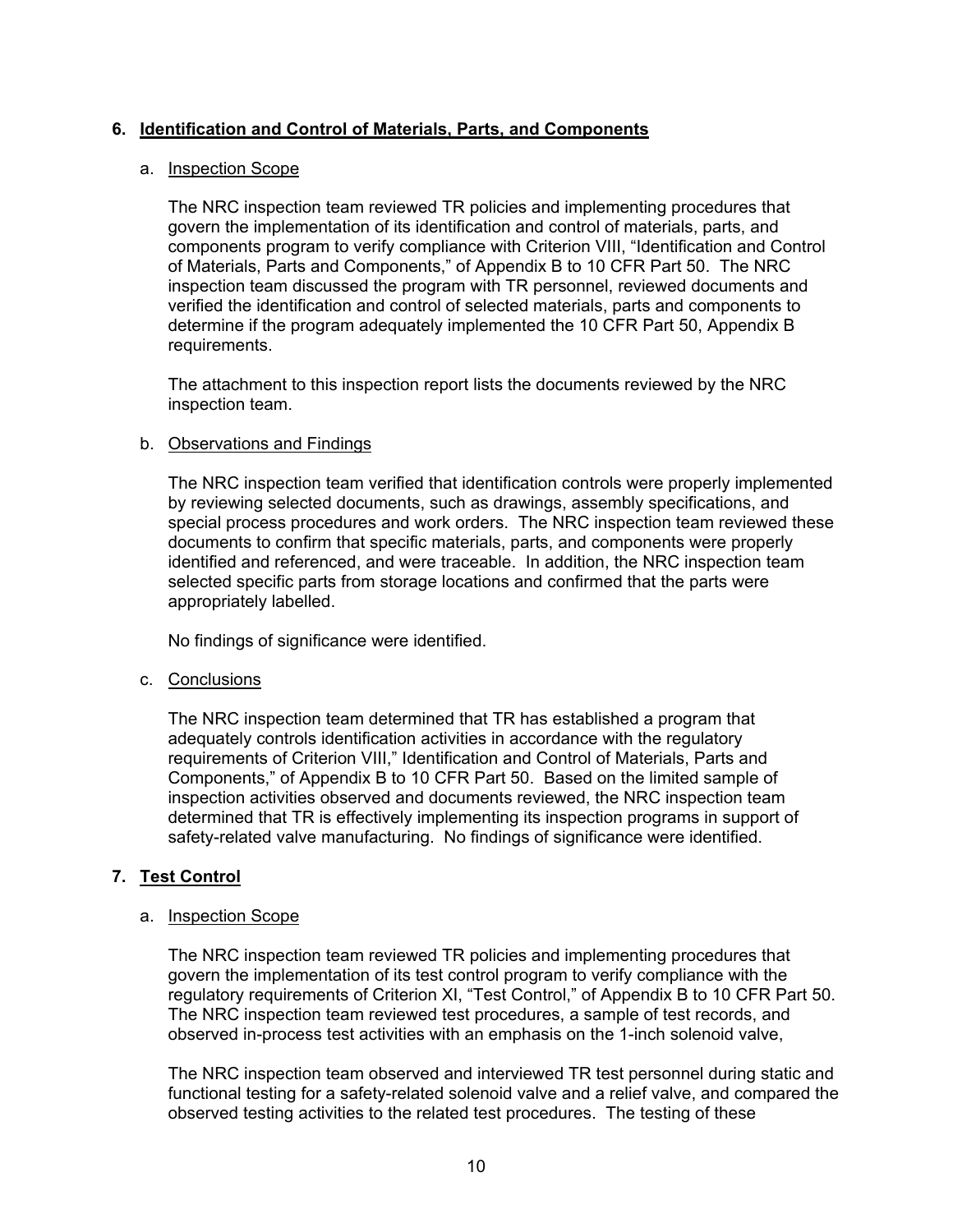components is considered representative of similar tests for solenoid and relief valves of other sizes. The NRC inspection team noted that all tests were manually controlled, and the test technician recorded and interpreted results at the time of the test. The NRC inspection team found that test personnel were knowledgeable about the testing procedures and their testing activities appropriately implemented TR test control requirements. Additionally, the NRC inspection team verified that test technician qualification documentation met TR requirements for the observed testing.

The attachment to this inspection report lists the documents reviewed by the NRC inspection team.

## b. Observations and Findings

There were no findings of significance.

## c. Conclusions

The NRC inspection team determined that TR has established a program that adequately controls testing in accordance with the regulatory requirements of Criterion XI of Appendix B to 10 CFR Part 50. Based on the limited sample of test activities observed and documents reviewed, the NRC inspection team determined that TR is effectively implementing these control processes in support of safety-related valve manufacturing. There were no findings of significance.

## **8. Nonconforming Materials, Parts, or Components**

#### a. Inspection Scope

The NRC inspection team reviewed policies and implementing procedures that govern the control of nonconforming materials, parts, and components to verify compliance with Criterion XV, "Nonconforming Materials, Parts, or Components," of Appendix B to 10 CFR Part 50. The NRC inspection team verified that TR's processes and procedures include the identification, documentation, segregation, evaluation, and disposition of nonconforming items.

The NRC inspection team verified that TR's nonconformance process provides a link to the 10 CFR Part 21 program. The NRC inspection team performed walk-downs of material storage areas and fabrication and assembly areas to inspect the segregation of nonconforming materials, the control of nonconformance reports (NCRs) for ongoing work, and material conditions that could contribute to quality issues. The NRC inspection team observed ongoing craft work and inspection activities for the identification and control of NCRs. The NRC inspection team also verified that nonconforming materials were properly identified, marked, and segregated, when practical, to ensure that they were not reintroduced into the production processes.

The NRC inspection team selected a sample of several NCRs and verified that TR: (1) dispositioned the nonconformances, (2) documented an appropriate technical justification for various dispositions, (3) took adequate action with regard to the nonconforming material or item, and (4) subjected any identified nonconformances, as appropriate, for 10 CFR Part 21 applicability. For those NCRs that were dispositioned as "repair" or "use as is," the NRC inspection team confirmed that the technical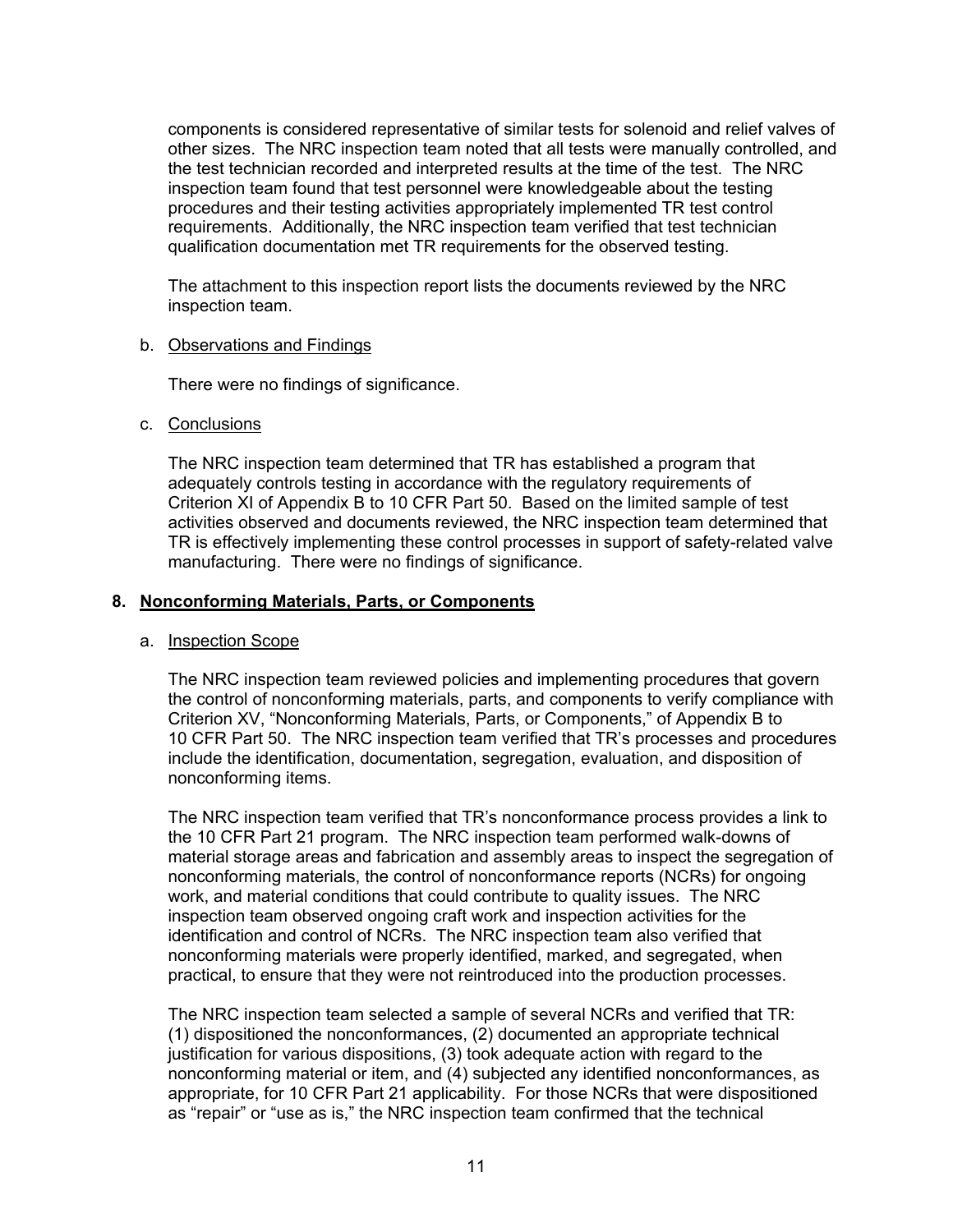justifications were documented to verify the acceptability of nonconforming items and had been reviewed and approved by TR's customer. Further, the NRC inspection team verified TR processed all customer- returned items under its nonconformance program by initiating a return material authorization (RMA) and an NCR.

The NRC inspection team discussed the nonconformance process with TR's management and technical staff. The attachment to this inspection report lists the documents reviewed by the NRC inspection team.

#### b. Observations and Findings

No findings of significance were identified.

## c. Conclusion

The NRC inspection team concluded that TR is implementing its nonconformance program in accordance with Criterion XV, "Control of Nonconforming Materials, Parts or Components," of Appendix B to 10 CFR Part 50. Based on the limited sample of documents reviewed, the NRC inspection team also determined that TR is implementing its policies and procedures associated with its nonconforming material, parts, and components. No findings of significance were identified.

## **9. Measuring and Test Equipment**

#### a. Inspection Scope

The NRC inspection team reviewed policies and implementing procedures that govern TR's control of M&TE to verify compliance with the regulatory requirements of Criterion XII, "Control of Measuring and Test Equipment," of Appendix B to 10 CFR Part 50. In addition, the NRC inspection team verified the implementation of M&TE control through direct observation of inspection activities of TR personnel and review of certificates of calibration for a sample of M&TE.

The NRC inspection team evaluated a sample of M&TE and related documentation, including pressure gages used to perform hydro and nitrogen leak-rate testing on a 1-inch solenoid valve, and the calibration of a micrometer and weight scale for final inspection of a relief valve. The NRC inspection team confirmed the instruments were calibrated and appropriate for the range of operation for each inspection activity.

The NRC inspection team evaluated a sample of calibration discrepancy reports and verified that information, including instrument identification, description of out-of-tolerance condition, method of discovery, period of use, and determination if there was an impact on other products, was recorded. The NRC inspection team verified that all required information was recorded on the sampled reports.

Additionally, TR's supplier calibration services oversight process was evaluated. Specifically, the NRC inspection team reviewed calibration laboratory accreditation documentation and confirmed that the accreditation covered the ranges of parametric values for which these devices were used during testing. The NRC inspection team confirmed traceability to National Institute of Standards and Technology calibration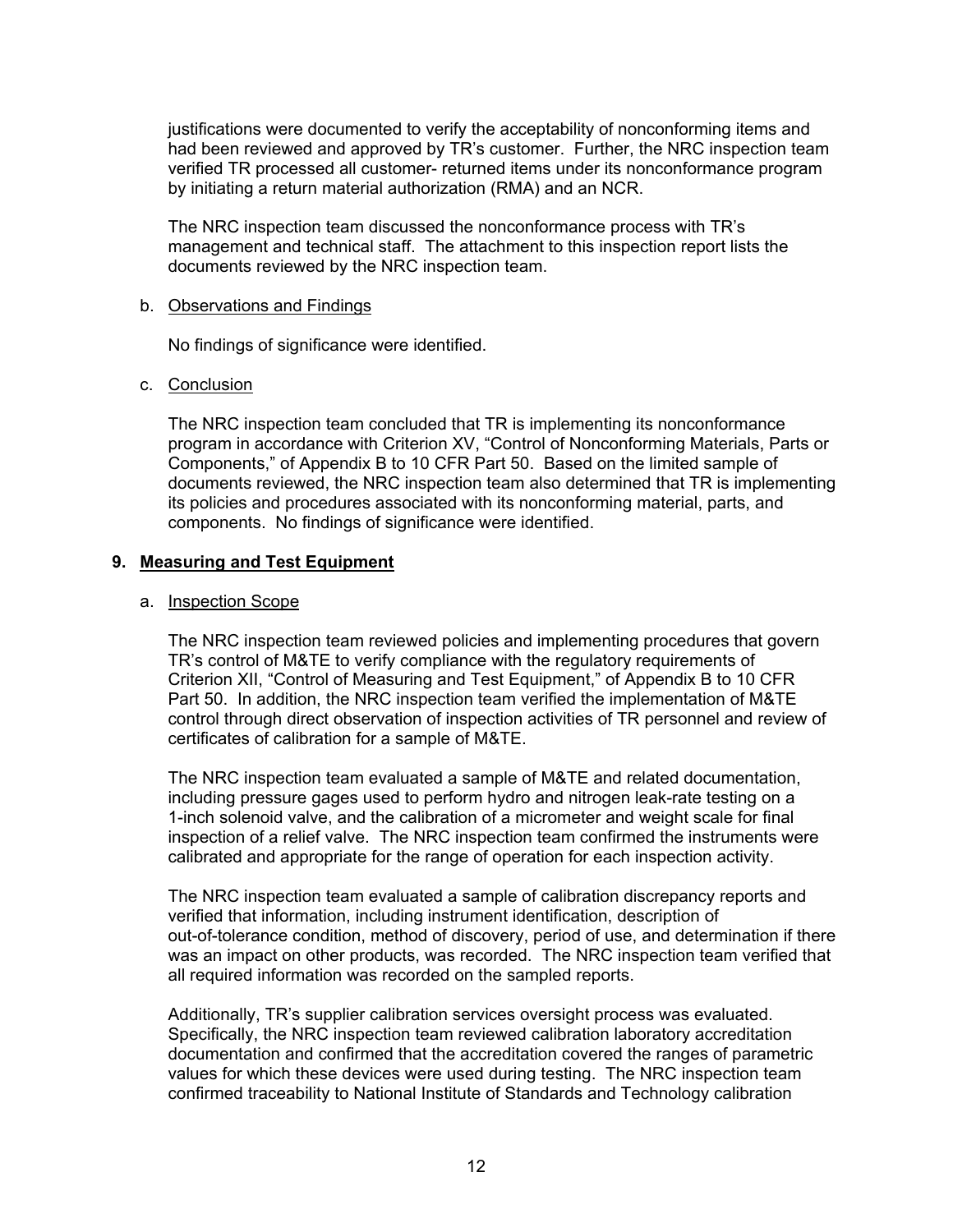standards, and that all test and inspection equipment used for the observed inspection and test activities were controlled, documented, and current for calibration requirements.

#### b. Observations and Findings

No findings of significance were identified.

#### c. Conclusion

The NRC inspection team determined that TR has established a program that adequately controls calibration and use of M&TE in accordance with the regulatory requirements of Criterion XII, "Control of Measuring and Test Equipment," of Appendix B to 10 CFR Part 50. Based on the limited sample of calibration and measurement activities observed and documents reviewed, the NRC inspection team determined that TR is effectively implementing its M&TE program in support of safety-related valve manufacturing. No findings of significance were identified.

#### **10. Internal Audits**

#### a. Inspection Scope

The NRC inspection team reviewed policies and implementing procedures that govern TR's implementation of the internal audit program to verify compliance with Criterion XVIII, "Audits," of Appendix B to 10 CFR Part 50. Specifically, the NRC inspection team reviewed several TR internal audits conducted between 2015 and 2016 to verify that TR adequately documented QA-related findings from internal and external audit teams and entered these findings into TR's Corrective Action Program (CAP). The NRC inspection team also reviewed TR procedures on audit personnel training requirements, and sampled three TR auditor training records.

#### b. Observations and Findings

No findings of significance were identified.

#### c. Conclusions

The NRC inspection team determined that TR has established a program that adequately controls internal audits in accordance with the regulatory requirements of Criterion XVIII, "Audits," of Appendix B to 10 CFR Part 50. Based on the limited sample of audit documents reviewed, the NRC inspection team determined that TR is effectively implementing its internal audit program. No findings of significance were identified.

#### **11. Corrective Action**

#### a. Inspection Scope

The NRC inspection team reviewed policies and implementing procedures that govern TR's implementation of the CAP to verify compliance with the requirements of Criterion XVI, "Corrective Action," of Appendix B to 10 CFR Part 50. The NRC inspection team reviewed a sample of CARs to verify the adequacy of TR's implementation and control of the CAP. TR implements the CAP using Procedure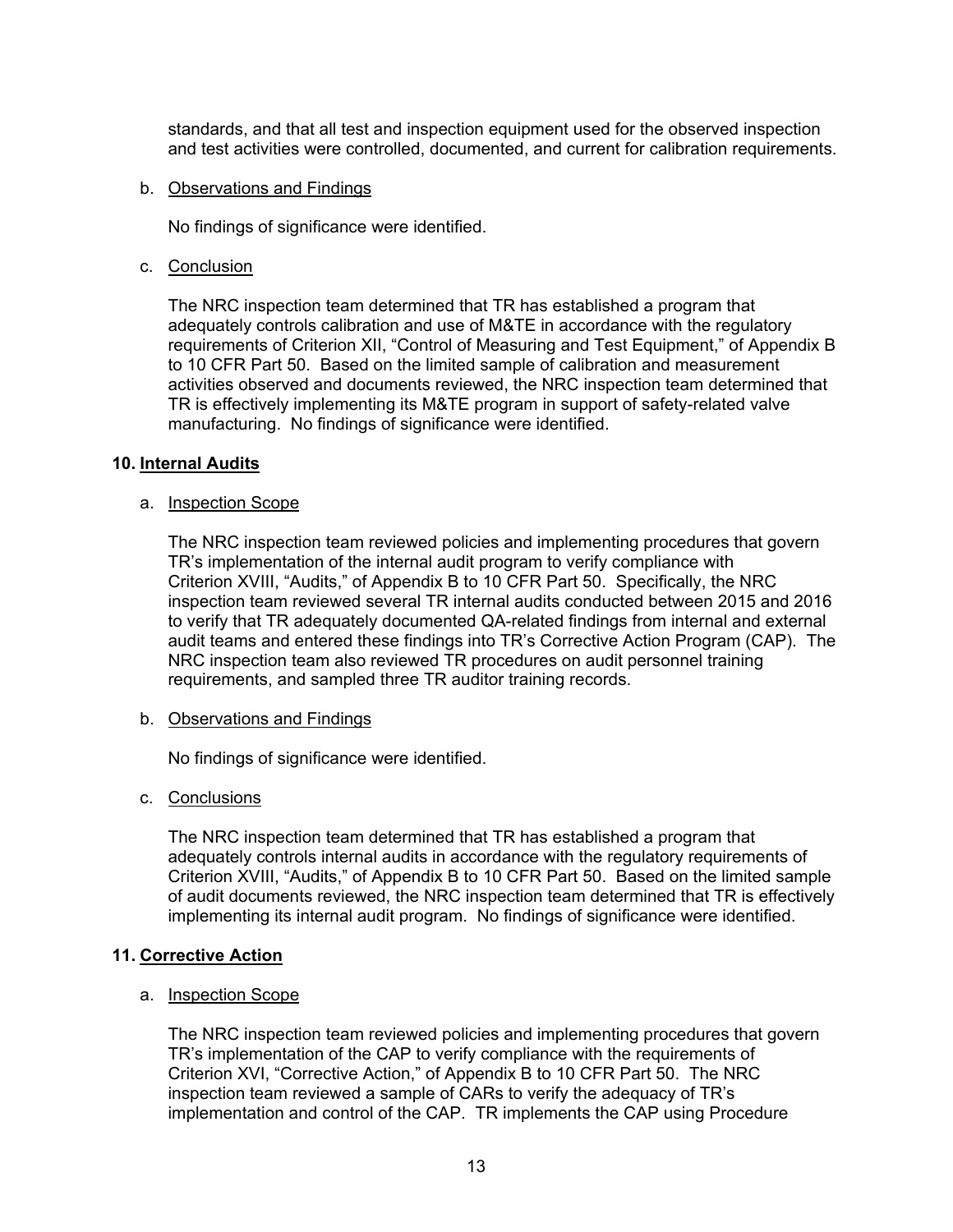QMP1014, "Corrective and Preventative Actions." The NRC inspection team discussed the CAP status and effectiveness with TR's management and staff. In addition, the NRC inspection team reviewed TR's corrective actions for nonconformances associated with NRC inspection report number 99900060/2012-201," dated November 19, 2012, to evaluate the adequacy of corrective actions taken by TR to the NRC's findings.

The attachment to this report lists the documents reviewed by the NRC inspection team.

#### b. Observations and Findings

Following the 2012 inspection, the NRC inspection team issued NON 99900060/2012- 201-01, NON 99900060/2012-201-02, and NON 99900060-2012-201-03 for failures in the CGD program. While NON 99900060/2017-202-01 also cites TR for a failure in the CGD program, the NRC inspection team did not identify objective evidence that the root causes for NONs 99900060/2012-201-01, 02, and 03 were repeated. Consequently, and as reflected in the attachment to this report, NONs 99900060/2012-201-01, 02, and 03 remain closed.

c. Conclusions

The NRC inspection team determined that TR is implementing its CAP in accordance with the requirements of Criterion XVI of Appendix B to 10 CFR Part 50. Based on the limited sample of documents reviewed, the NRC inspection team also determined that TR is implementing its policies and procedures associated with its corrective action program. No findings of significance were identified.

## **12. Entrance and Exit Meetings**

On March 6, 2017, the NRC inspection team discussed the scope of the inspection with Mr. Michael Cinque, General Manager, and other members of TR's management and technical staff. On March 9, 2017, the NRC inspection team presented the inspection results and observations during an exit meeting with Mr. Cinque, and other members of TR's management and technical staff. The attachment to this report lists the attendees of the entrance and exit meetings as well as those individuals interviewed.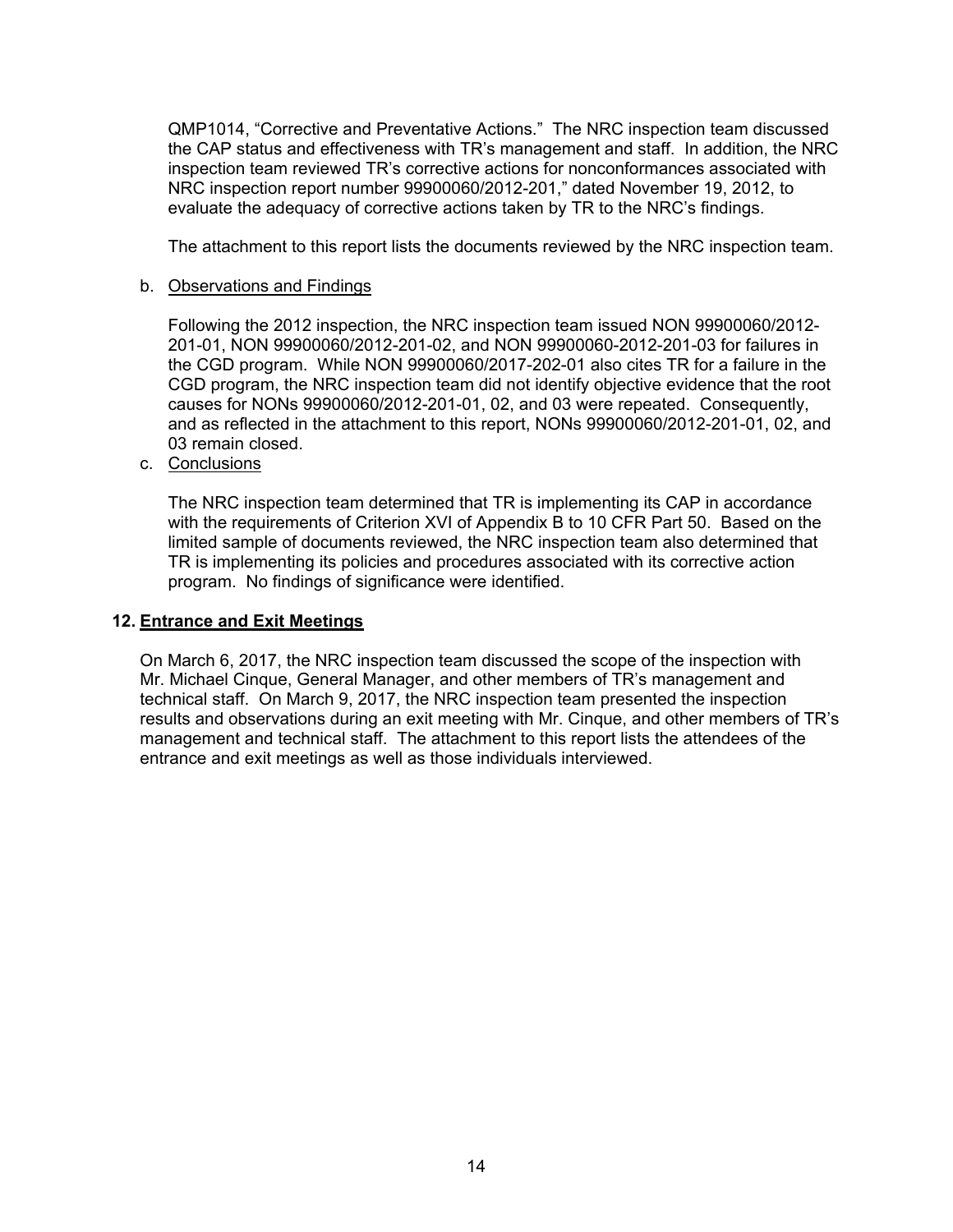## **ATTACHMENT**

# **1. Persons Contacted and NRC Staff Involved:**

| <b>Name</b>            | <b>Title</b>                                      | <b>Affiliation</b> | <b>Entrance</b> | <b>Exit</b> | <b>Interviewed</b> |
|------------------------|---------------------------------------------------|--------------------|-----------------|-------------|--------------------|
| <b>Michael Cinque</b>  | <b>General Manager</b>                            | <b>Target Rock</b> | X               | X           |                    |
| <b>Michael Grant</b>   | Director of<br>Operations                         | <b>Target Rock</b> | X               | X           |                    |
| John DeBonis           | QA Manager                                        | <b>Target Rock</b> | X               | X           | X                  |
| Dave Bryan             | Senior QA Engineer                                | <b>Target Rock</b> | X               | X           |                    |
| Joseph Simonetti       | <b>Energy Products</b><br><b>Project Engineer</b> | <b>Target Rock</b> | X               | X           | X                  |
| <b>Brian Maher</b>     | QC Manager                                        | <b>Target Rock</b> | X               | X           | X                  |
| Nick Campanelli        | Senior Manager,<br>Defense<br>Engineering         | <b>Target Rock</b> | X               | X           |                    |
| Alex DiMeo             | Director of Quality<br>Assurance                  | <b>Target Rock</b> | X               | X           | X                  |
| <b>Robert Pellicci</b> | <b>Customer Service</b><br>Supervisor             | <b>Target Rock</b> | X               | X           |                    |
| Sujith Kurian          | <b>Quality Assurance</b><br>Engineer              | <b>Target Rock</b> | X               | X           |                    |
| David Neidig           | <b>Assembly &amp; Testing</b><br>Supervisor       | <b>Target Rock</b> | X               |             |                    |
| Zach Sanzo             | <b>Welding Manager</b>                            | <b>Target Rock</b> | X               | X           |                    |
| <b>Robert Peterson</b> | Manufacturing/Weld<br>Technician<br>Manager       | <b>Target Rock</b> | X               | X           |                    |
| Roger Many             | <b>Quality Assurance</b><br>Engineer              | <b>Target Rock</b> | X               | X           | X                  |
| <b>Scott Schoeps</b>   | Manager, Assembly<br>and Test                     | <b>Target Rock</b> | X               | X           |                    |
| Don Leatherman         | <b>Senior Business</b><br><b>Unit Controller</b>  | <b>Target Rock</b> | X               |             |                    |
| Ed Bradshaw            | Director of Program<br>Management                 | <b>Target Rock</b> | X               |             |                    |
| <b>Sheik Bacchus</b>   | <b>Quality Control</b><br>Manager                 | <b>Target Rock</b> | X               | X           | X                  |
| <b>Robert Lowery</b>   | Design Engineer                                   | <b>Target Rock</b> | X               | X           |                    |
| <b>Walter Opak</b>     | Senior Project<br>Engineer                        | <b>Target Rock</b> | X               | X           |                    |
| Greg Santi             | Manager Human<br><b>Resources</b>                 | <b>Target Rock</b> |                 | X           |                    |
| Nick Palmiotto         | <b>Production Control</b><br>Supervisor           | <b>Target Rock</b> |                 | X           | X                  |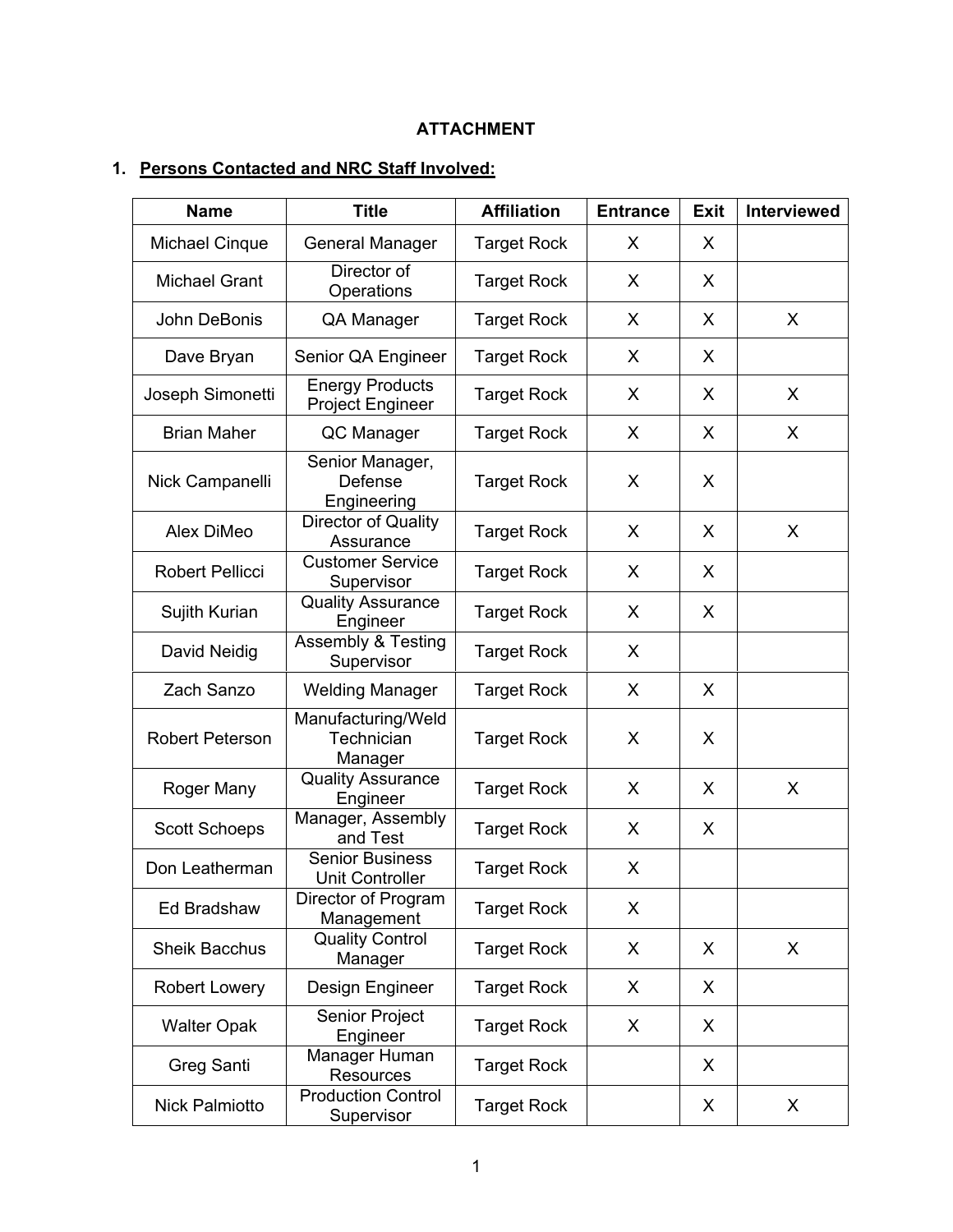| <b>Name</b>            | <b>Title</b>                                                                  | <b>Affiliation</b> | <b>Entrance</b> | <b>Exit</b> | <b>Interviewed</b> |
|------------------------|-------------------------------------------------------------------------------|--------------------|-----------------|-------------|--------------------|
| Sean Kim               | <b>Project Engineer</b>                                                       | <b>Target Rock</b> |                 | X           | X                  |
| <b>William Velkoff</b> | <b>Project Engineer</b>                                                       | <b>Target Rock</b> |                 |             |                    |
| Mark McCain            | <b>Plant Manager</b>                                                          | <b>Target Rock</b> |                 | X           |                    |
| Jim Baccoli            | <b>Materials Manager</b>                                                      | <b>Target Rock</b> |                 | X           |                    |
| <b>Dolores Fantz</b>   | Contracts<br>Supervisor                                                       | <b>Target Rock</b> |                 | Χ           |                    |
| <b>Steve Schoepps</b>  | Level III Inspector                                                           | <b>Target Rock</b> |                 |             | X                  |
| Marta Herrera          | Level I Inspector                                                             | <b>Target Rock</b> |                 |             | X                  |
| Al Dias                | <b>Test Technician</b>                                                        | <b>Target Rock</b> |                 |             | X                  |
| Adam Scheiber          | <b>Test Technician</b>                                                        | <b>Target Rock</b> |                 |             | X                  |
| Al Connelly            | Calibration<br>Technician                                                     | <b>Target Rock</b> |                 |             | X                  |
| Dave Deroia            | <b>Test Technician</b>                                                        | <b>Target Rock</b> |                 |             | X                  |
| Hector Arana Jr.       | <b>Test Technician</b>                                                        | <b>Target Rock</b> |                 |             | X                  |
| Georg<br>Kalmbacher    | Welder                                                                        | <b>Target Rock</b> |                 |             | X                  |
| <b>Steven Pauly</b>    | $Vice President -$<br><b>Nuclear</b>                                          | Curtiss-Wright     |                 |             | X                  |
| Paul Krohn             | Deputy Director,<br>Construction<br>Inspection and<br>Operational<br>Programs | <b>NRC</b>         |                 | X           |                    |
| <b>Brent Clarke</b>    | <b>Inspection Team</b><br>Leader                                              | <b>NRC</b>         | X               | X           |                    |
| Jonathan Ortega        | <b>Inspection Team</b><br>Member                                              | <b>NRC</b>         | X               | X           |                    |
| Stephen Pindale        | <b>Inspection Team</b><br>Member                                              | <b>NRC</b>         | X               | X           |                    |
| <b>Catherine Nolan</b> | <b>Inspection Team</b><br>Member                                              | <b>NRC</b>         | X               | X           |                    |
| Jermaine Heath         | <b>Inspection Team</b><br>Member                                              | <b>NRC</b>         | X               | X           |                    |
| John Billerbeck        | <b>Inspection Team</b><br>Member                                              | <b>NRC</b>         | X               | X           |                    |
| Joung-Gun Yeon         | Observer                                                                      | <b>KINS</b>        | X               | X           |                    |
| Hoo-Jin Lee            | Observer                                                                      | <b>NSSC</b>        | X               | X           |                    |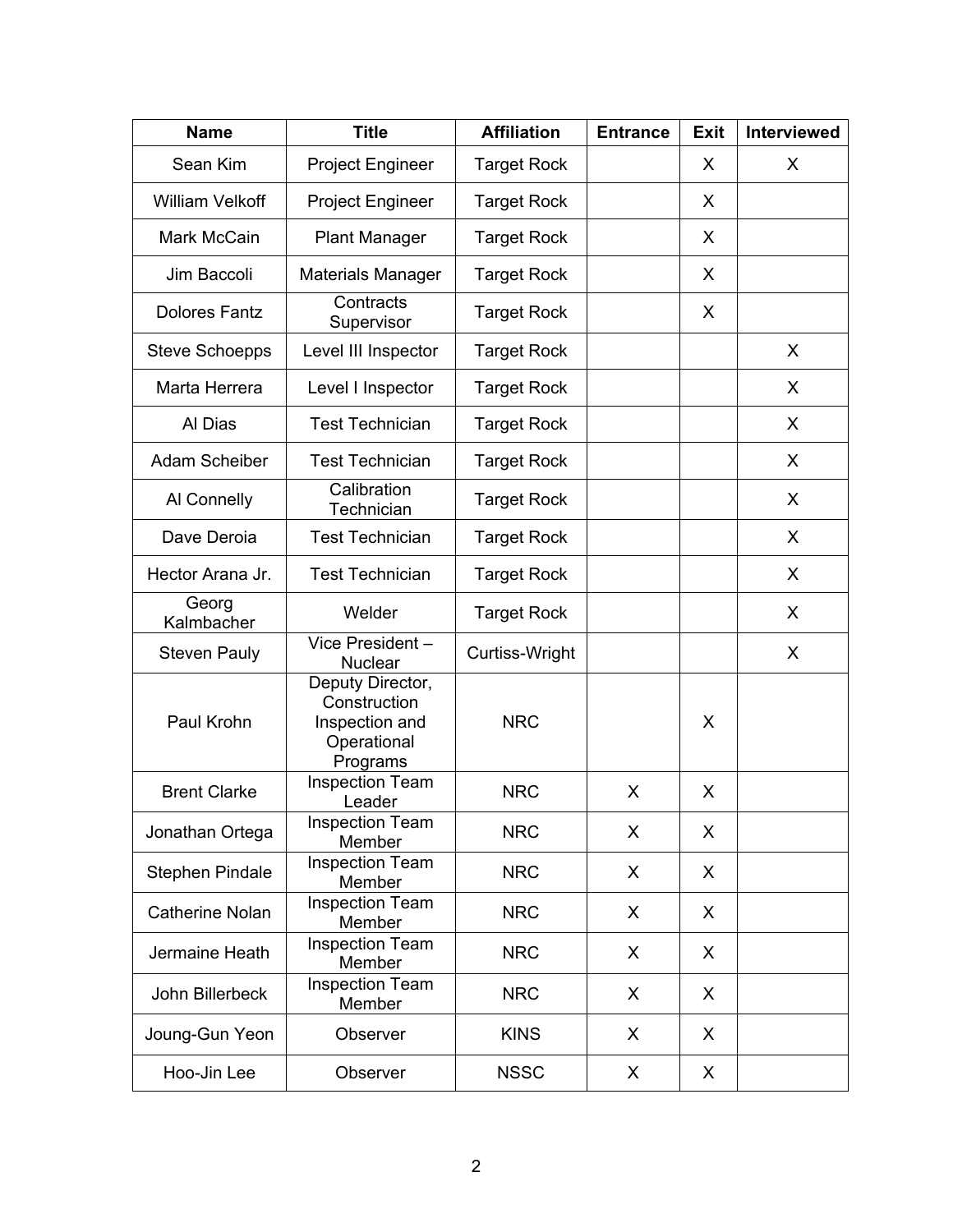## **2. Inspection Procedures Used:**

IP 43002, "Routine Inspections of Nuclear Vendors," dated January 27, 2017

IP 43004, "Inspection of Commercial-Grade Dedication Programs," dated January 27, 2017

IP 36100, "Inspection of 10 CFR Part 21 and Programs for Reporting Defects and Noncompliance," dated February 13, 2012

## **3. Items Opened, Closed, And Discussed:**

| Item Number          | Status | Type       | <b>Description</b>    |
|----------------------|--------|------------|-----------------------|
| 99900060/2012-201-01 | Closed | <b>NON</b> | App. B, Criterion III |
| 99900060/2012-201-02 | Closed | <b>NON</b> | App. B, Criterion VII |
| 99900060/2012-201-03 | Closed | <b>NON</b> | App. B, Criterion VII |
| 99900060/2017-202-01 | Opened | <b>NON</b> | App. B, Criterion VII |

## **4. Documents Reviewed:**

## Quality Management Procedures

- Procedure OP-QA-001, "Nonconformance Report System," Revision B, dated February 1, 2017
- QCP-1007, "X-Ray Fluorescence Spectroscopy Alloy Identify Testing," Revision B, dated June 29, 2005
- QCP-1010, "Supplier Certification Review & Raw Material Verification," Revision H, dated October 1, 2013
- QMP-1007, "Control of Customer Supplied Product," Revision F, dated March 6, 2014
- QMP-1008, "Product Identification and Traceability," Revision D, dated September 23, 2013
- QMP-1009, "Process Control," Revision B, dated September 30, 2016
- QMP-1010, "Inspection and Testing," Revision H, dated October 1, 2013
- QMP-1011, "Control of Inspection, Measuring, and Test Equipment," Revision H, dated April 11, 2016
- QMP-1012, "Inspection and Test Status," Revision C, dated October 1, 2013
- QMP-1013, "Control of Nonconforming Product," Revision L, dated April 1, 2016
- QMP-1014, "Corrective and Preventive Action," Revision H, dated February 4, 2015
- QMP-1017, "Quality Audits," Revision H, dated September 25, 2013
- QMP-1018, "Training," Revision E, dated October 3, 2016
- **QMP-1020, "Company Objectives, Continuous Improvement and Statistical Techniques."** Revision E, dated November 5, 2015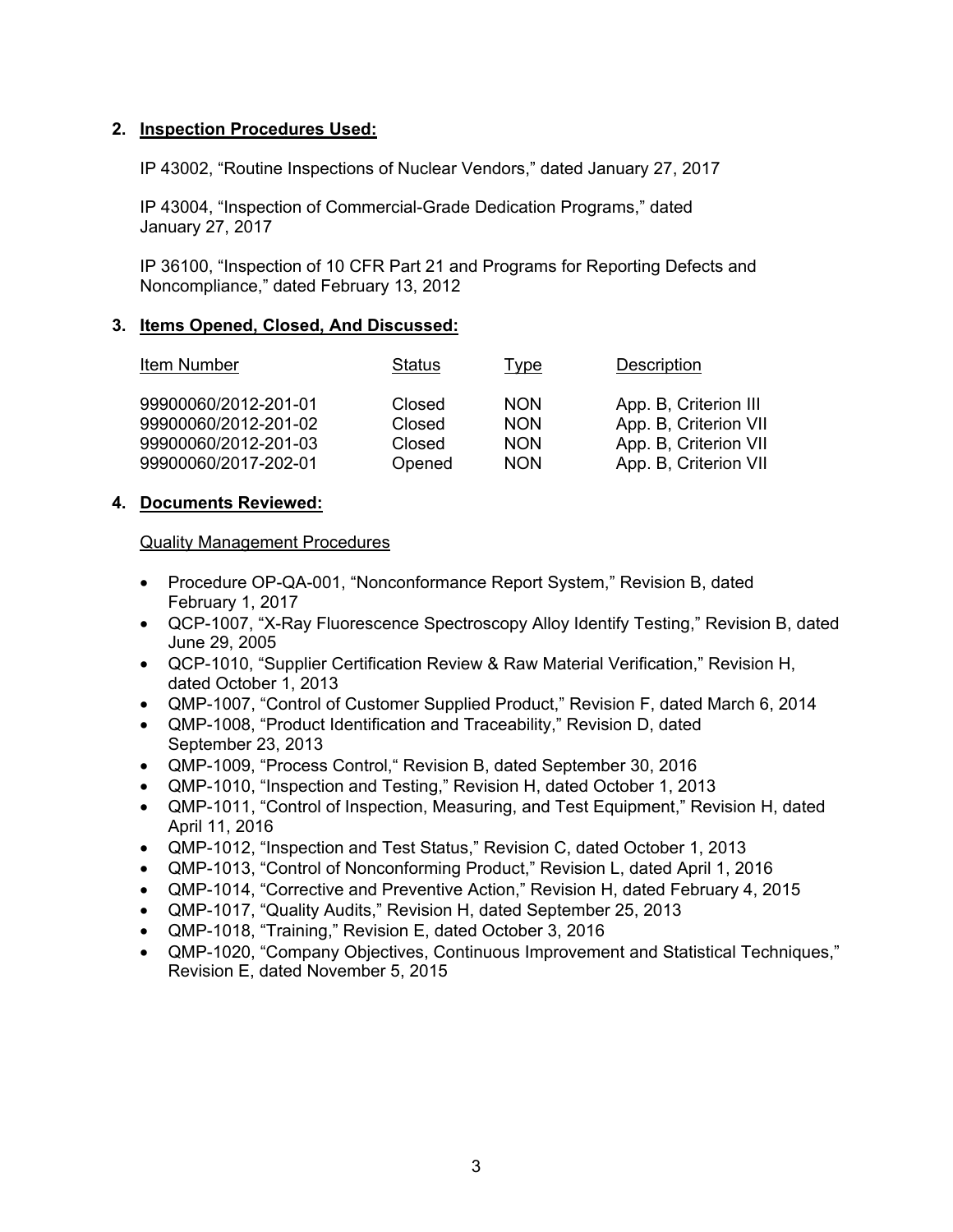## Manufacturing/Testing Procedures

- A&T-001, "Organization and Operation of the Assembly and Test Department," Revision C, dated June 24, 2011
- JWP 11.263, "Joint Weld Procedure, Valve Disc, External Hardsurface," Revision A, dated December 13, 2011
- JWP 11.806, "PTA Powder Hardsurfacing, 6 x 10 Main Disc Shaft," Revision A, dated December 2, 2002
- JWP 12.1041, "GTAW Procedure for Seal Welding K-Monel to Inconel 600," Revision A, dated August 2, 2007
- PR-080, "Problem Report documenting test induced defect on 6 X 10 Safety Relief Valve 09J-001," dated April 27, 2015
- Report No. 9169, "Technical Manual Safety/Relief Valve Model 0867F-001," Revision B, dated June 18, 2014
- TERI-081, "Technical Evaluation of 3-Stage 6 X 10 MS-SRV Upgrade to Address Limited Flow Test Induced Defect (Model 0867F)," Revision A, dated February 9, 2017
- TRP-1689, "Liquid Penetrant Inspection Procedure," Revision R, dated September 25, 2013
- TRP-2077, "Production Test Procedure Model 76H," Revision T, Project No. 76H
- TRP-2153, "Production Test Procedure Model 81B," Revision Y, Project 81B
- TRP-2297, "Liquid Penetrant Acceptance Criteria Requirements," Revision N, dated April 19, 2005
- TRP-5041, "Dedication Requirements for Commercial Grade Items," Revision V, dated February 16, 2015
- TRP-5087, "Sample Inspection Procedure," Revision E, dated July 19, 2001
- TRP-6357, "Engineering Release for Project: C-14Q," Revision 2001/03
- TRP-6471, "Leak Test," Revision F, spare 2 inch bonnet and spare main disc
- TRP-7162, "Project Technical Manual for Model 81B-003-1," Project No. 02Z-522
- TRP-7265, "Control of Special Processes, Welding and Hardsurfacing," Revision G, dated May 25, 2016
- TRP-9288, "M610 Machined Metallic Bellows Processing Procedure," Revision A, dated November 8, 2013
- TRP-9921, "Limited and Full Flow Test Report for the Modified Main Steam Safety Relief Valve Assembly 0867F-001," Revision A, dated January 23, 2017
- TRP-9925, "M610 (6 X 10) MS-SRV Valve Models Inflow/Outflow Comparison," dated January 31, 2017
- TRP-9926, "0867F-001 Main Stage CFD Analysis," dated January 31, 2017
- TRP 11.700, "GTAW Hardsurfacing Procedure Using Norem 02A or ERNiCr-B or ERNiCr-C for ASME Nuclear Valve Components," Revision E, dated July 3, 2012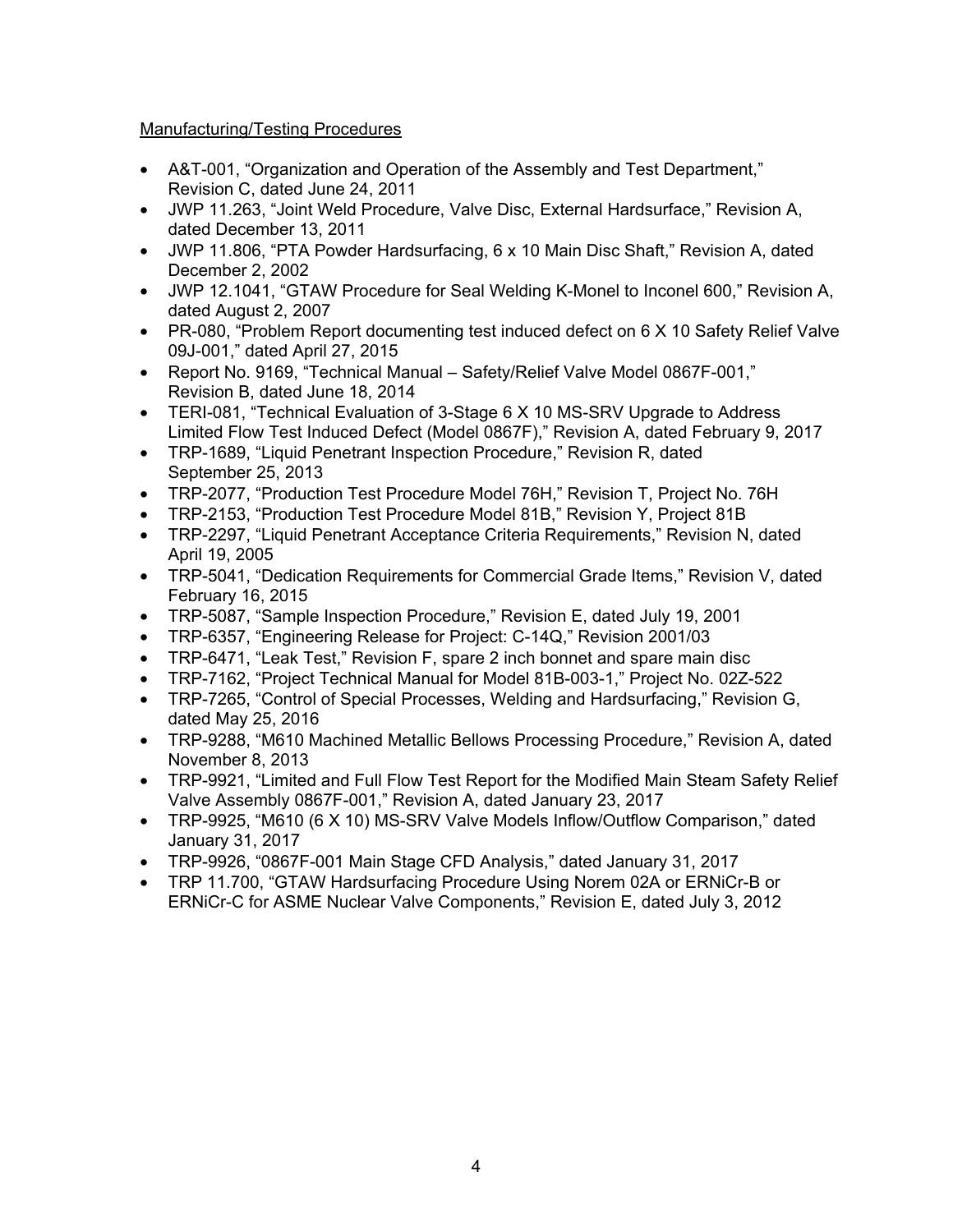## Assembly/Test Records

- 09G-001, "TR Assembly Operation Sheet Routing (6 x 10 Safety Relief Valve, 3-stage)," Revision 0, dated February 1, 2011
- 300083-3.REV.E, "ENG109 "Operation Sheet Assembly (Bellows Spring)," Revision 0, dated September 8, 2014
- 303975-1.REV.C. "TR Assembly Operation Sheet Routing (Air Operator Assembly)." Revision 0, dated September 15, 2014
- 304095-1.REV.B, "TR Assembly Operation Sheet Routing (Pilot Assembly, 3-stage, 6 x 10)," Revision 0, dated September 15, 2014
- 305319-1, "Liquid Penetrant Inspection, 1-inch safety-related solenoid valve body to bonnet seal weld," completed March 9, 2017
- Model 76H-001B, S/N 104, Project 76H, "1 inch Solenoid Operated Valve"
- Model 81B-003-1, "TR Assembly Operation Sheet Routing"
- 0867F-001-1.REV.D, "TR Assembly Operation Sheet Routing (Valve Assembly, 6 x 10, 3-stage)," Revision 0, dated January 28, 2011
- WR 90914, "Welding Report, 3 x 3 safety-related PORV main disc hardsurfacing," dated March 7, 2017
- WR 90917, "Welding Report, 1-inch safety-related solenoid valve body to bonnet seal weld," dated March 9, 2017

## Design Documents

- TR Drawing No. 0867F-001, "Model 0867F 6 x 10 Safety Relief Valve Assembly Drawing," Sheets 1-7, Revision F, dated August 22, 2016
- TR Drawing No. 09G-001, "6 x 10 Pilot Operated Main Steam Relief Valve with 3 Way Solenoid Air Operator," Sheets 1-3, Revision F, dated October 10, 2013
- TR Drawing No. 202819, "Rod, Disc," Revision D
- TR Drawing No. 304047, "Main Disc R/M & H/F," Revision B, dated March 3, 2004

## Nonconformance Documents

- NCR 9397, "Deficiencies identified on 6 x 10 body assembly," dated January 4, 2015
- NCR 9402, "Chrome plating peeling and flaking," dated January, 15, 2015
- NCR 9446, "Insufficient weld on stem disc," dated January 14, 2015
- NCR 9489, "Missing plating on supplied component," dated January 15, 2015
- NCR 9566, "Inadequate IBAD coating of 2-stage pilot discs," dated February 12, 2015
- NCR 9686, "M100 valve improperly swaged," dated March 9, 2015
- NCR 9761, "Valve failed to lift at set pressure," dated March 3, 2015
- NCR 9785, "Commercial grade survey not up-to-date," dated December 23, 2015
- NCR 9830, "Valve failed leak test," dated April 4, 2015
- NCR 9927, "Inadequate component marking," dated April 30, 2015
- NCR 10873, "Incorrect stensil on board," dated October 27, 2015
- NCR 10913, "Liquid penetrant inspection not performed," dated October 25, 2015
- NCR 11536, "Valve failed leak test," dated March 1, 2016
- NCR 12078, "Dimensional nonconformance identified following hydro," dated June 17, 2016
- NCR 12575, "LPI not performed on internal component," dated September 10, 2016
- NCR 12656, "Method 2 survey not completed," dated September 29, 2016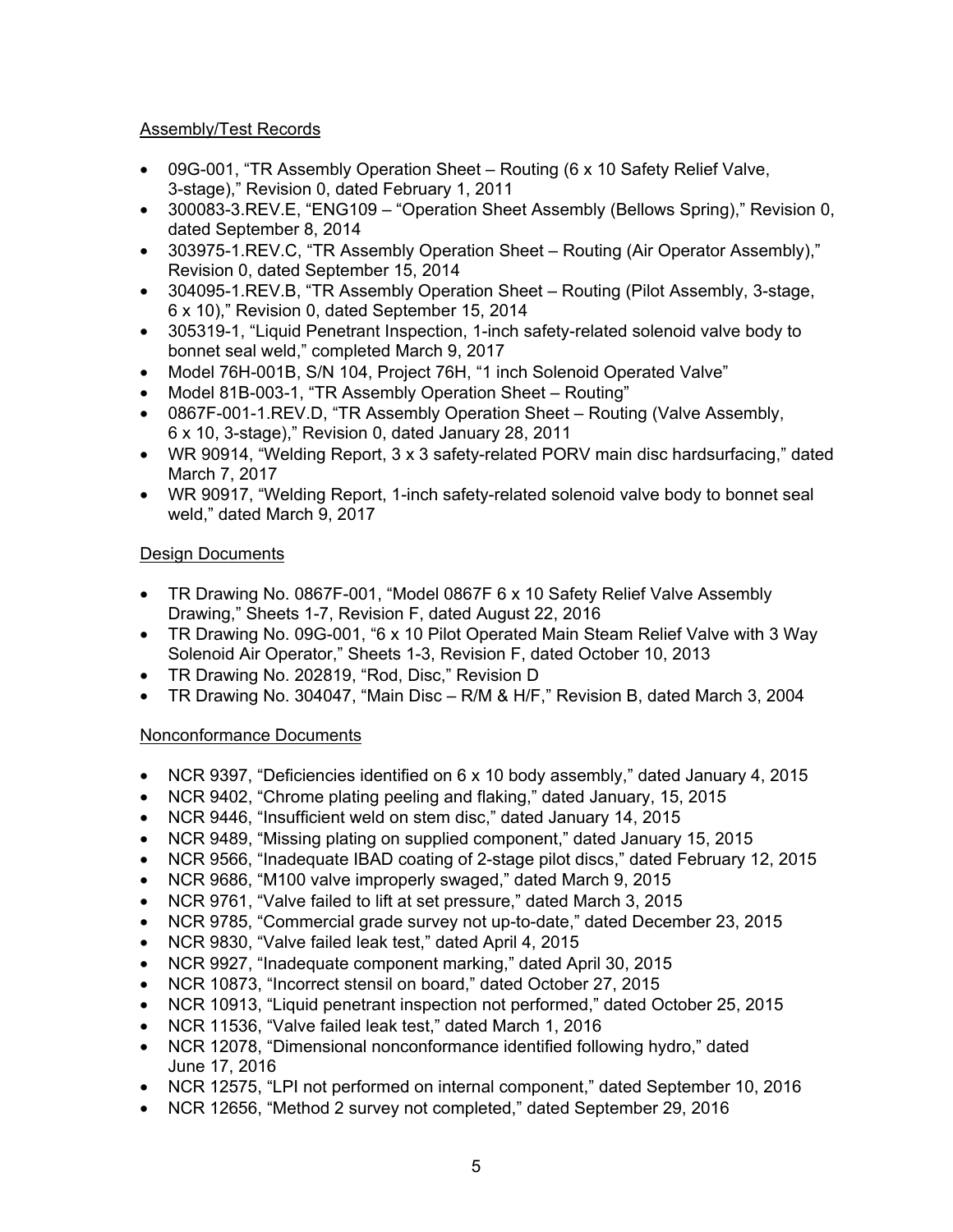- NCR 12729, "12Q valve hydrostatic test overpressure, dated November 2, 2016
- NCR 12841, "Excess weld material on bonnet assembly threads," dated November 8, 2016
- NCR 12978, "Valve not functioned properly following cycling," dated December 2, 2016
- NCR 13014, "Method 2 survey not performed," dated December 9, 2016
- NCR 13139, "Steam test results not met," dated January 18, 2017
- NCR 13140, "Steam test results not met," dated January 18, 2017

## Corrective Action Documents

- CAR 12-063, "Response to NRC Inspection Report 9990060/2012-201," dated November 19, 2012
- CAR 15-004, "Internal audit independence," dated February 12, 2015
- CAR 15-005, "Significant condition adverse to quality not defined (NUPIC audit)," dated February 5, 2015
- CAR 15-006, "TRP 5041 review: CGD definitions and calibration accreditation (NUPIC audit)," dated February 17, 2015
- CAR 15-007, "Missed supplier audit (NUPIC audit)," dated February 12, 2015
- CAR 15-045,"Test-induced defect on 6x10 Safety Relief Valve," dated April 14, 2015
- CAR 15-087, " 10Q/12Q valve leak test," dated September 1, 2015
- CAR 15-106, "Pilot disc coating delamination," dated August 24, 2015
- CAR 15-132, "TR Balanced Disc SOV design seat leakage requirements," Revision B, dated February 11, 2016
- CAR 16-024, "Incorrect O-ring part number provided," dated March 1, 2016
- CAR 16-048, " Valve 89K-010 main disc assembly not sufficiently swaged," dated August 22, 2016
- CAR 16-112, "Audit 16-04 Commercial Grade Dedication," dated December 1, 2016
- CAR 16-116, "Approved Supplier List QMP," dated November 16, 2016
- CAR 16-118, "ASME Deficiency 661-7A94 (internal audits)," dated November 18, 2016
- CAR 16-132, "Heat treatment temperature not included on MTR," dated November 18, 2016

## Procurement Documents

- PO No. 36277-0 for Hexagon Metrology Inc.
- PO No. 42821-0 for Hexagon Metrology Inc.
- PO No. 44355-2 for Quality Vision Services Inc.
- PO No. 46037-0 for NOVA Machine Products
- PO No. 46153-0 for MCS Calibration Inc.
- PO No. 46471-0 for Leader Corp.
- PRS 07-16, "Procurement Specification for Calibration Services," Revision 1, dated May 8, 2012
- PRS 08-5, "Procurement Specification for Control of Heat Treatment," Revision A, dated January 14, 2015
- PRS 08-9, "Procurement Specification for Chromium Plating for Commercial Nuclear Applications," Revision C, dated February 28, 2017
- PRS 08-28, "Procurement Specification for Calibration Grade Items for Commercial Nuclear Applications," Revision C, May 3, 2013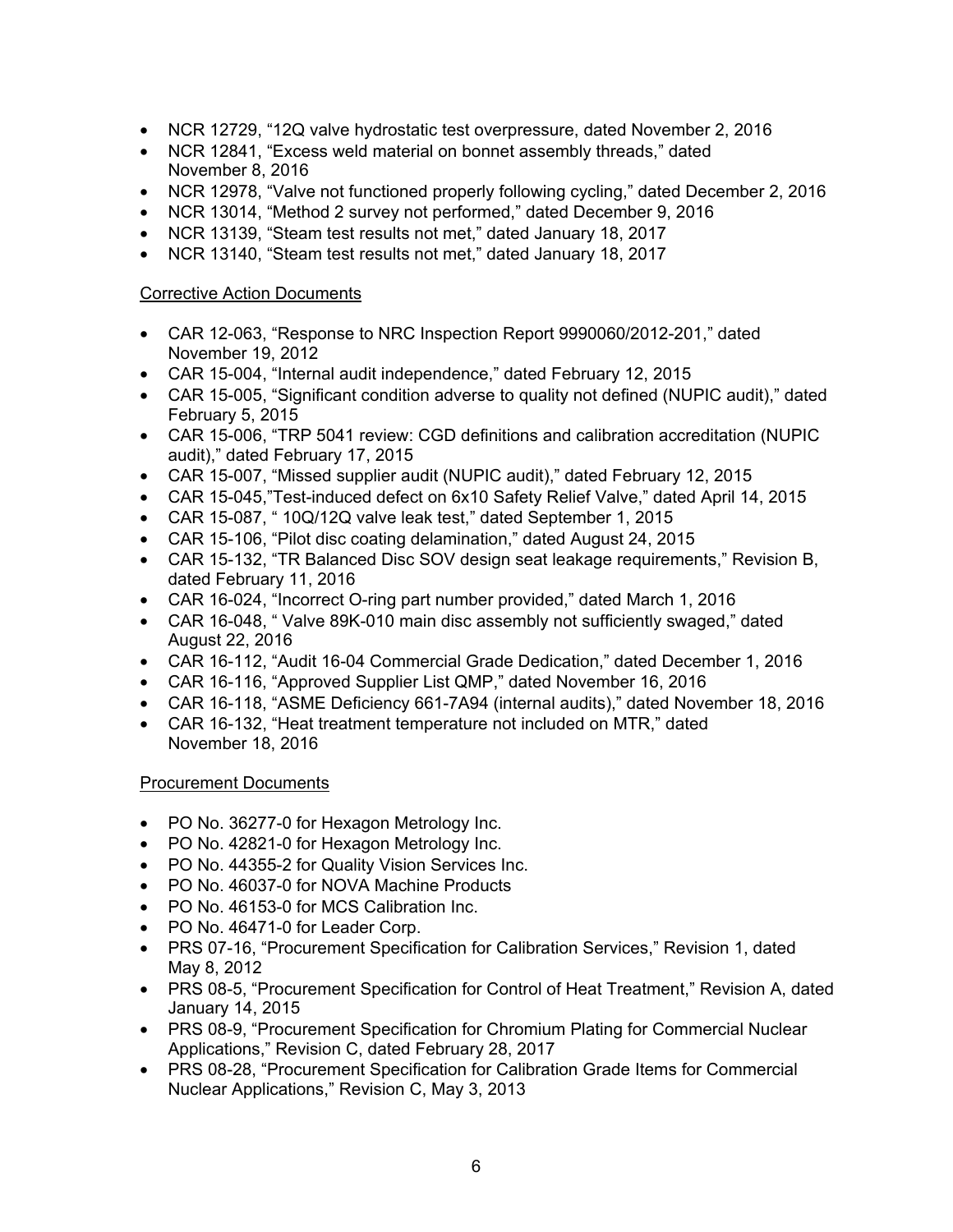• PRS 08-32, "Procurement Specification ASME Section IX 2001/2003 Code Edition Brazing Services," Revision A. dated March 10, 2016

## Calibration Certificates and Records

- Calibration Record, "Digital Height Gage," S/N 3616, dated July 22, 2016
- Calibration Record, "Digital Weight Gage," S/N 5120, dated April 27, 2016
- Calibration Record, "Micrometer," S/N 7181, dated March 9, 2017
- Calibration Record, "Pressure Gage," S/N 1041, calibrated by MCS Calibration, Inc., dated September 9, 2016, Certification No. 60908-G01
- Calibration Record, "Pressure Gage," S/N 6900, dated November 11, 2015
- Calibration Record, "Pressure Gage," S/N 6970, dated November 11, 2015
- Calibration Record, "Pressure Gage," S/N 7249, dated March 2, 2017
- Calibration Record, "Pressure Gage," S/N 761-J, dated March 7, 2017
- Calibration Record, "Pressure Gage," S/N 762-D, dated March 7, 2017
- Calibration Record, "Torque Wrench," S/N 6970, dated February 23, 2017

## Commercial Grade Survey Reports

- NIAC Audit No. 20032 of Suhm Spring Works Inc., dated April 16, 2015
- NIAC Audit No. 21067 of Laboratory Testing Inc., dated July 20, 2016
- Supplier Audit Report No. 15-07-1 for Bennett Heat Treating and Brazing Co., dated May 6, 2015
- Supplier Audit Report No. 16-06-1 for Electrolizing Corp., dated July 8, 2016
- Supplier Audit Report No. 16-11-1 for Skovira Machine Company, dated November 15, 2016
- Supplier Commercial Grade Item Survey Report for Advance Product Business Unit Composite Sealing System Division, Parker Hannifin Corp., dated September 14, 2012
- Supplier Performance Assessment for Advance Products/Parker Hannifin Corp., dated August 16, 2016

## Commercial Grade Dedication Documents

- CCAV Nos. 055-0001 thru 056-0024, "TR Description: Screw, Pan, Button and Hex Head Mechanical Fasteners," dated December 21, 2015
- Certificate of Conformance, No. 386679, from NOVA Machine Products, for #10-32 UNF 2A x ¾" CRRE Pan Head Machine Screw, dated February 28, 2017
- Inspection Attribute List for Part # 202819-1, Rod Disc

## Training Documents

- Certificate of Qualification for Al Dias
- Certificate of Qualification for Dave Deroia
- Certificate of Qualification for Hector Alonzo Jr.
- Lead Auditor Qualification Record for B. Maher, dated July 23, 2009
- Lead Auditor Qualification Record for J. Debonis, dated September 4, 2014
- Lead Auditor Qualification Record for R. Many, dated November 3, 2016
- Welder Qualification Record for George Kalmbacher, dated April 2, 2007